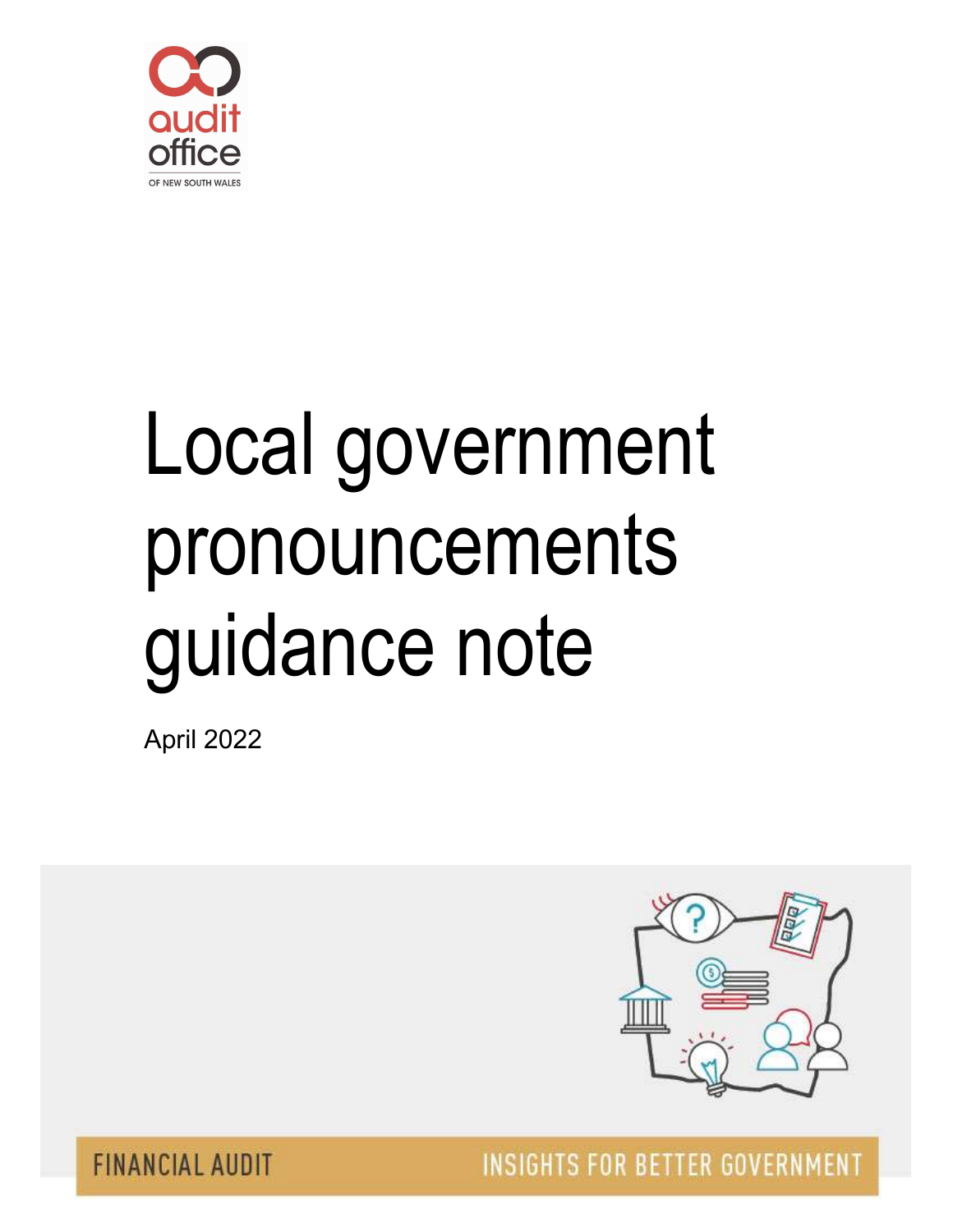# contents

| Financial / annual reporting                                         | 1            |
|----------------------------------------------------------------------|--------------|
| Special purpose financial statements                                 | $\mathbf{2}$ |
| <b>Related parties</b>                                               | $\mathbf{2}$ |
| <b>Public Private Partnership (PPP) projects</b>                     | $\mathbf{2}$ |
| <b>Capital expenditure</b>                                           | $\mathbf{2}$ |
| <b>Tendering and procurement</b>                                     | 3            |
| <b>Councillor expenses and facilities</b>                            | 4            |
| <b>Budget controls</b>                                               | 4            |
| <b>Asset management</b>                                              | 5            |
| Formation of corporations or other entities                          | 6            |
| <b>Investment and borrowing powers</b>                               | 6            |
| <b>Employment related</b>                                            | 7            |
| Goods and services tax / fringe benefits tax / tax equivalent regime | 7            |
| <b>Audit and internal controls</b>                                   | 8            |
| Governance                                                           | 9            |
| Legislative requirements                                             | 11           |
| Integrated planning and reporting                                    | 12           |
| <b>Rating and special variations</b>                                 | 13           |
| <b>Council elections</b>                                             | 16           |
| <b>Miscellaneous items</b>                                           | 16           |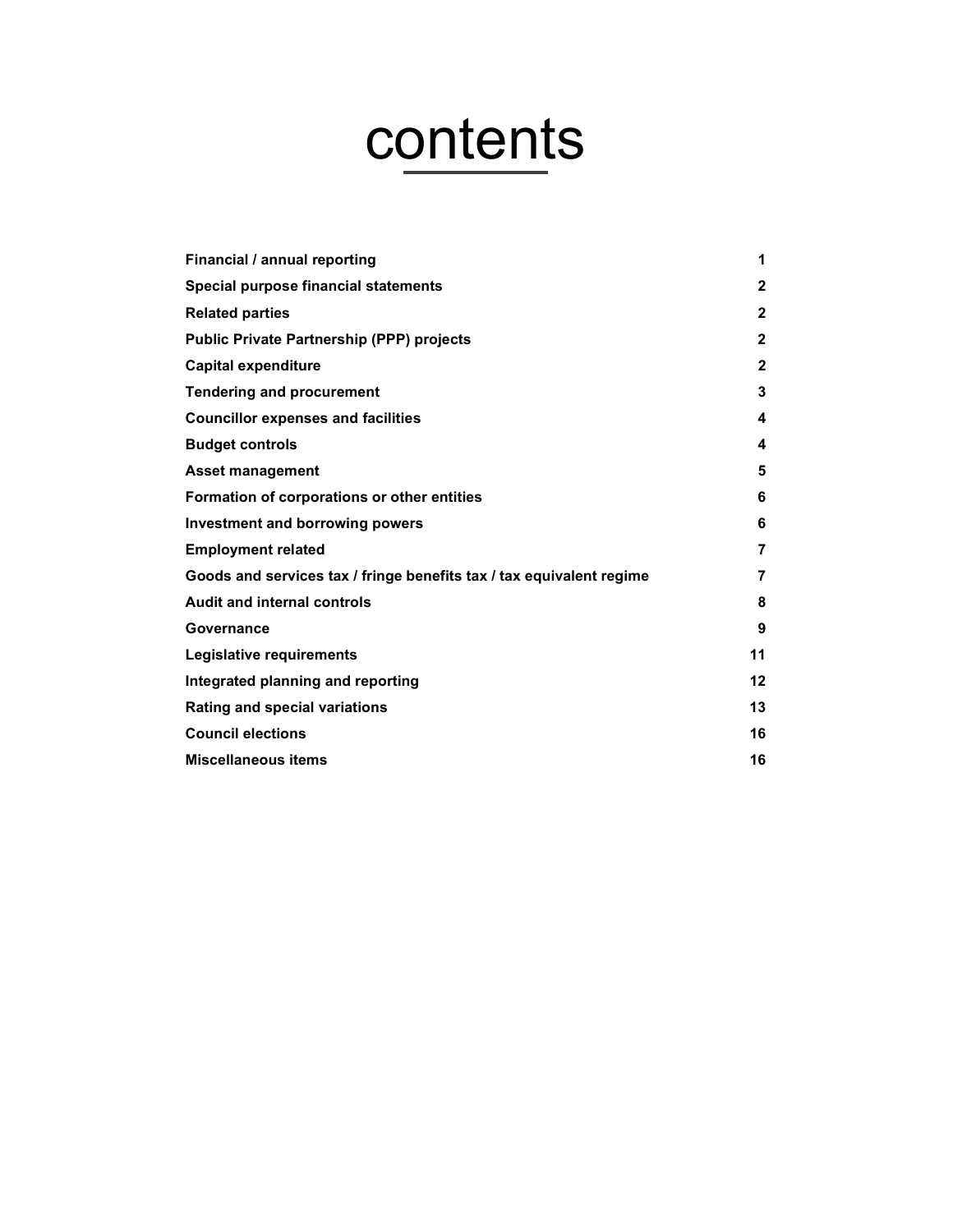

| <b>Items</b>                                                                                       | <b>Details</b>                                                                                                                                                                                                                                                                                                                                                                                                                                       |
|----------------------------------------------------------------------------------------------------|------------------------------------------------------------------------------------------------------------------------------------------------------------------------------------------------------------------------------------------------------------------------------------------------------------------------------------------------------------------------------------------------------------------------------------------------------|
| Financial / annual reporting                                                                       |                                                                                                                                                                                                                                                                                                                                                                                                                                                      |
| Circular 22-01 'Local Government Code<br>of Accounting Practice and Financial<br>Reporting 2021-22 | Prescribes the format of council's financial statements for<br>$\bullet$<br>2021-22, including joint organisations, as approved by the<br>Office of Local Government.                                                                                                                                                                                                                                                                                |
| Circular 21-23 'End of Financial<br>Reporting 2020-21'                                             | Updates end of year financial reporting information for 20-21<br>$\bullet$<br>and the Financial Data Return for changes in the Local<br>Government Code of Accounting Practice and Financial<br>Reporting - Update 2020-21,                                                                                                                                                                                                                          |
|                                                                                                    | Annexures 1 and 2 provides information to help councils and<br>$\bullet$<br>joint organisations (JOs) prepare their 2020-21 financial<br>statements.                                                                                                                                                                                                                                                                                                 |
| Circular 21-19 'Joint Organisation                                                                 | Advises joint organisations (JOs) that:<br>$\bullet$                                                                                                                                                                                                                                                                                                                                                                                                 |
| Calendar of Compliance and Reporting<br>Requirements 2021-22'                                      | the 'Joint Organisation Calendar of Compliance and<br>Reporting Requirements' (the calendar) which includes<br>key statutory and other reporting deadlines for JOs has<br>been updated for the 2021-22 financial year                                                                                                                                                                                                                                |
|                                                                                                    | their statutory and other reporting deadlines for 2021-22<br>$\overline{\phantom{a}}$<br>is not limited to those included in the calendar.                                                                                                                                                                                                                                                                                                           |
| Circular 21-18 'Calendar of Compliance                                                             | Advises councils that:                                                                                                                                                                                                                                                                                                                                                                                                                               |
| and Reporting Requirements 2021-22'                                                                | the 'Calendar of Compliance and Reporting<br>$\qquad \qquad -$<br>Requirements' (the calendar) which includes key statutory<br>and other reporting deadlines for councils has been<br>updated for the 2021-22 financial year                                                                                                                                                                                                                         |
|                                                                                                    | their statutory and other reporting deadlines for 2021-22<br>$\qquad \qquad -$<br>is not limited to those included in the calendar.                                                                                                                                                                                                                                                                                                                  |
| Circular GC 150 '2021-22 Financial                                                                 | Advises councils that:                                                                                                                                                                                                                                                                                                                                                                                                                               |
| <u> Assistance Grants (FAGs) – advance</u><br>payment                                              | the Federal Government will again bring forward the first<br>two instalments of the estimated 2021-22 FAGs. The<br>attachment to the circular details the indicative advance<br>payment made to the councils on 8 June 2021                                                                                                                                                                                                                          |
|                                                                                                    | the advance payment represents approximately<br>50 per cent of the amount the council is entitled to.<br>Further adjustments will be made to the remaining<br>payments to take into account the determination by the<br>Federal Treasurer for the final adjustments for 2020-21<br>and the Grants Commission's recommendation for 2021-<br>22                                                                                                        |
|                                                                                                    | The balance of the grants will be paid with a corresponding<br>reduction to the quarterly payments during 2021-22. The first<br>quarterly instalment is expected to be paid to councils in<br>mid-August 2021, with subsequent instalments<br>in November 2021, February 2022 and May 2022.                                                                                                                                                          |
| Circular 21-16 'Annual Report and<br><b>Annual Performance Statement</b><br>Checklists'            | Advises that the annual report checklist has been drafted for<br>councils and an annual performance statement checklist has<br>been drafted for joint organisations. These checklists should<br>be used to ensure that their annual report / performance<br>statement contains all the information required under the Local<br>Government Act 1993, the Local Government (General)<br>Regulation 2005 and other relevant legislation and guidelines. |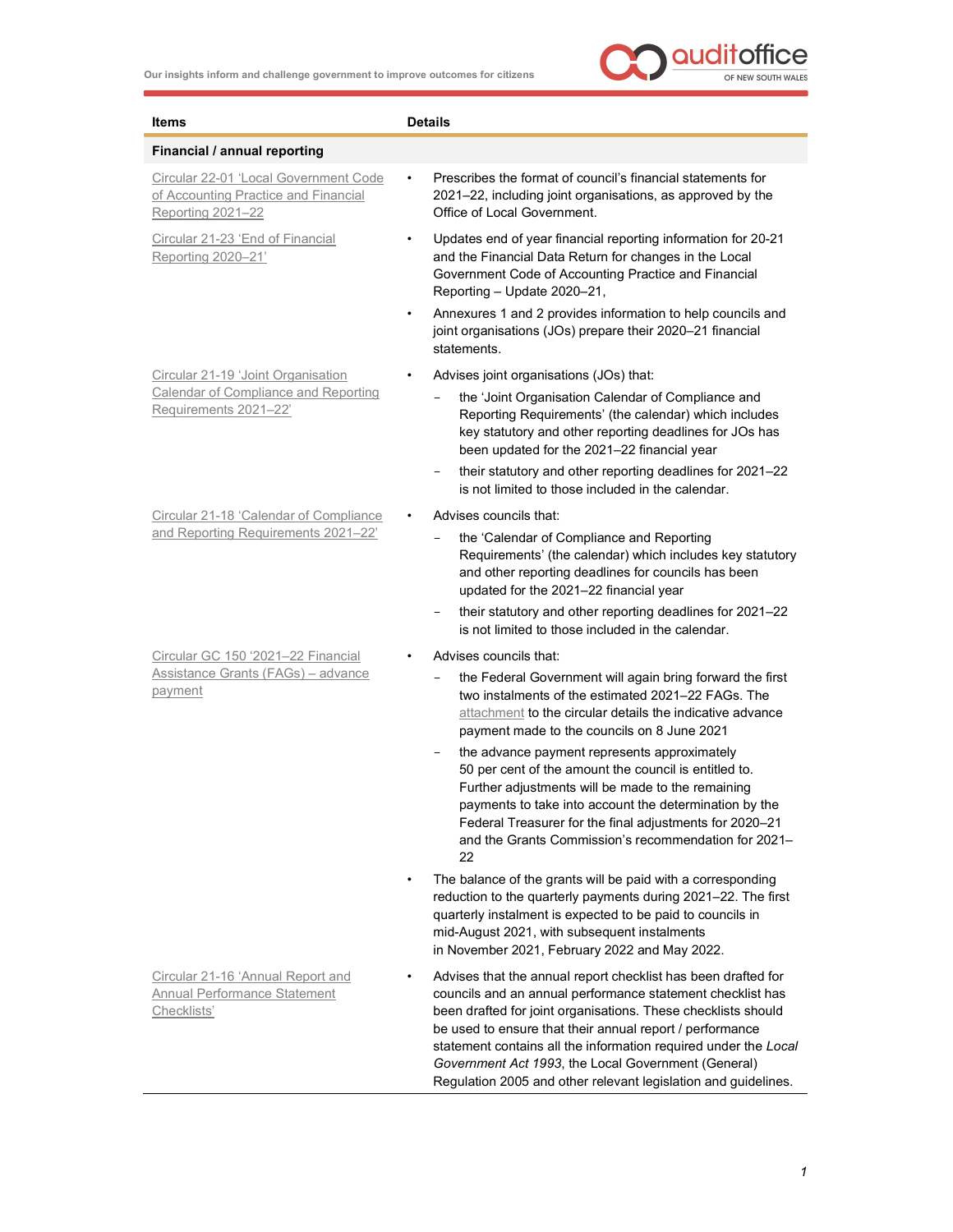

| <b>Items</b>                                                                                                                                                                 | <b>Details</b>                                                                                                                                                                                                                                                                                                                                                                                                                                                                                                                                                                                                                                                                                                                                                                                                                        |
|------------------------------------------------------------------------------------------------------------------------------------------------------------------------------|---------------------------------------------------------------------------------------------------------------------------------------------------------------------------------------------------------------------------------------------------------------------------------------------------------------------------------------------------------------------------------------------------------------------------------------------------------------------------------------------------------------------------------------------------------------------------------------------------------------------------------------------------------------------------------------------------------------------------------------------------------------------------------------------------------------------------------------|
| Special purpose financial statements                                                                                                                                         |                                                                                                                                                                                                                                                                                                                                                                                                                                                                                                                                                                                                                                                                                                                                                                                                                                       |
| 'Pricing and Costing for Council<br><b>Business - A Guide to Competitive</b><br>Neutrality'                                                                                  | Helps councils apply the principle of competitive neutrality.<br>$\bullet$<br>The principle is part of a national competition policy, applied by<br>government businesses at all levels throughout Australia.<br>Sets out the minimum compliance requirements and includes<br>$\bullet$<br>areas that councils are encouraged to adopt the principle.<br>Applies to council business activities (excluding non-business<br>٠<br>and non-profit activities).<br>Helps councils prepare the special purpose financial<br>$\bullet$<br>statements for Declared Business Activities required by the<br>Local Government Code of Accounting Practice and Financial<br>Reporting.                                                                                                                                                           |
| <b>Related parties</b>                                                                                                                                                       |                                                                                                                                                                                                                                                                                                                                                                                                                                                                                                                                                                                                                                                                                                                                                                                                                                       |
| Circular 16-36 'Financial reporting<br>obligations - AASB 124 Related party<br>disclosures'                                                                                  | Advises that from 1 July 2016, AASB 124 'Related Party<br>$\bullet$<br>Disclosures' applies to local government.<br>Councils will need to:<br>$\bullet$<br>have systems in place to identify their related parties and<br>capture transactions<br>identify their related parties. These are likely to include the<br>mayor, councillors, general manager, senior manager,<br>senior executives, their close family members and any<br>entities controlled or jointly controlled by councils<br>identify transactions between the council and their related<br>parties (monetary and non-monetary) and determine<br>whether these require disclosure in their financial<br>statements.<br>disclose in their financial statements related party<br>٠<br>relationships, transactions and outstanding balances, including<br>commitments. |
| <b>Public Private Partnership (PPP) projects</b>                                                                                                                             |                                                                                                                                                                                                                                                                                                                                                                                                                                                                                                                                                                                                                                                                                                                                                                                                                                       |
| Circular '22-02 New guidelines covering<br>section 358 applications and Public<br><b>Private Partnerships (PPP)'</b><br><b>Public Private Partnership Guidelines</b><br>2022 | Advises councils that the new PPP Guidelines have been<br>$\bullet$<br>released<br>The revised PPP Guidelines are issued pursuant to section<br>$\bullet$<br>400C of the Local Government Act 1993 and require councils<br>to comprehensively address the rationale for the proposed<br>PPP projects. The guidelines require councils to consult widely<br>with their communities and encourage them to carefully<br>consider alternatives. Guidelines issued pursuant to section<br>400C are mandatory guidelines that councils must comply<br>with.                                                                                                                                                                                                                                                                                 |
| <b>Capital expenditure</b>                                                                                                                                                   |                                                                                                                                                                                                                                                                                                                                                                                                                                                                                                                                                                                                                                                                                                                                                                                                                                       |
| Circular 10-34 'Capital Expenditure<br>Guidelines'<br><b>Capital Expenditure</b><br>Guidelines December 2010                                                                 | Issued under section 23A of the Local Government Act 1993.<br>$\bullet$<br>Helps councils prepare and review certain capital expenditure<br>projects.<br>Requires councils to undertake capital expenditure reviews for<br>٠<br>non-exempt projects exceeding the greater of 10 per cent of<br>the council's ordinary rates revenue or \$1 million (GST<br>exclusive).<br>Imposes additional requirements for non-exempt capital<br>٠<br>projects expected to exceed \$10 million (GST exclusive).                                                                                                                                                                                                                                                                                                                                    |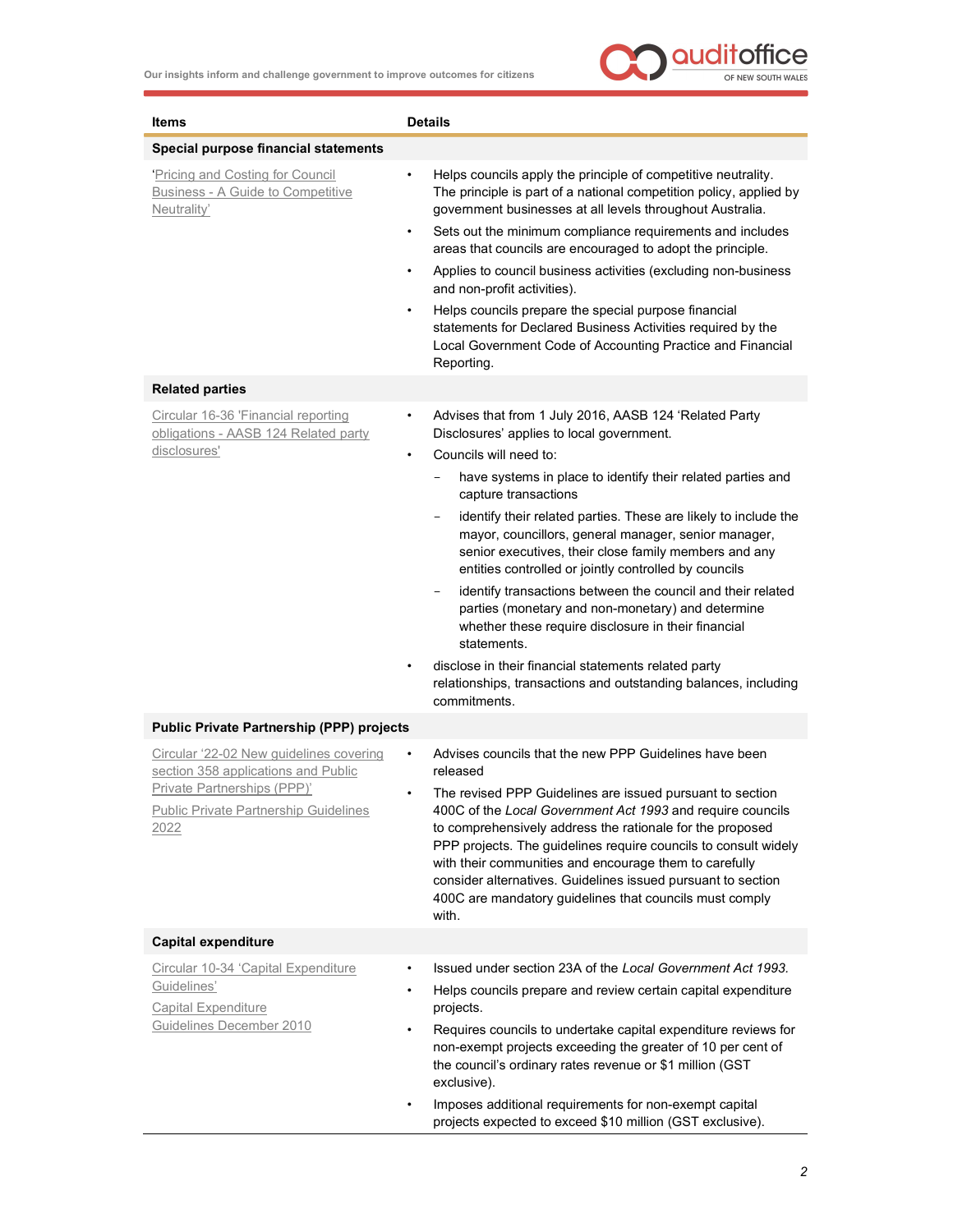

| <b>Items</b>                                                                                                                                                                               | <b>Details</b>                                                                                                                                                                                                                                                                                                                                                                                                       |
|--------------------------------------------------------------------------------------------------------------------------------------------------------------------------------------------|----------------------------------------------------------------------------------------------------------------------------------------------------------------------------------------------------------------------------------------------------------------------------------------------------------------------------------------------------------------------------------------------------------------------|
| <b>Tendering and procurement</b>                                                                                                                                                           |                                                                                                                                                                                                                                                                                                                                                                                                                      |
| Circular 21-27 'Review of the tendering<br>provisions of the Local Government<br>(General) Regulation 2021'                                                                                | Advises councils that in response to recommendations by the<br>$\bullet$<br>Audit Office the Office of Local Government (OLG) has<br>undertaken a review of the tendering provisions of the Local<br>Government (General) Regulation 2021 (the regulation) to<br>identify possible amendments that would support councils to<br>make better use of technology when tendering and to achieve<br>greater efficiencies. |
|                                                                                                                                                                                            | A discussion paper was issued by OLG to consult with<br>councils and others on the proposed amendments to the<br>Regulation. Submissions were due COB, Friday<br>15 October 2021.                                                                                                                                                                                                                                    |
| Circular 20-41 'Further extension of<br>increased tendering exemption threshold<br>for contracts for bushfire response and<br>recovery to 30 June 2021'                                    | Advises councils that the temporary higher \$500,000 tendering<br>$\bullet$<br>exemption threshold prescribed under the Local Government<br>(General) Regulation 2005 for contracts for the purpose of<br>bushfire- related response and recovery work has been further<br>extended until 30 June 2021.                                                                                                              |
| Circular 20-24 'Extension of increased<br>tendering exemption threshold for<br>contracts for bushfire response and<br>recovery to 31 December 2020'                                        | Advises councils that the temporary higher \$500,000 tendering<br>exemption threshold prescribed under the Local Government<br>(General) Regulation 2005 for contracts for the purpose of<br>bushfire-related response and recovery work has been<br>extended for a further six months to 31 December 2020.                                                                                                          |
| Circular 20-03 'Amendments to the Local<br>Government (General) Regulation 2005<br>to increase the tendering exemption<br>threshold for contracts for bushfire<br>recovery and operations' | Advises councils of the Local Government (General)<br>٠<br>Amendment (Tendering) Regulation 2020 that prescribes an<br>amount for contracts less than \$500,000 as exempt from the<br>tendering requirements under section $55(3)(n)(i)$ of the Local<br>Government Act 1993, that were entered during<br>17 January 2020 to 1 July 2020 primarily for the purposes of<br>bushfire response and recovery.            |
| Circular 18-12 'Management of<br>unsolicited proposals received by<br>councils'                                                                                                            | Encourages councils seeking to adopt their own unsolicited<br>proposal guidelines to consider using the 'Unsolicited<br>Proposals Guide for Submission and Assessment' for NSW<br>Government agencies as the model framework.                                                                                                                                                                                        |
| Circular 12-02 'Procurement from<br>disability employment organisations'                                                                                                                   | Informs councils of the NSW Government policy and<br>encourages councils to procure goods and services from<br>disability employment organisations.                                                                                                                                                                                                                                                                  |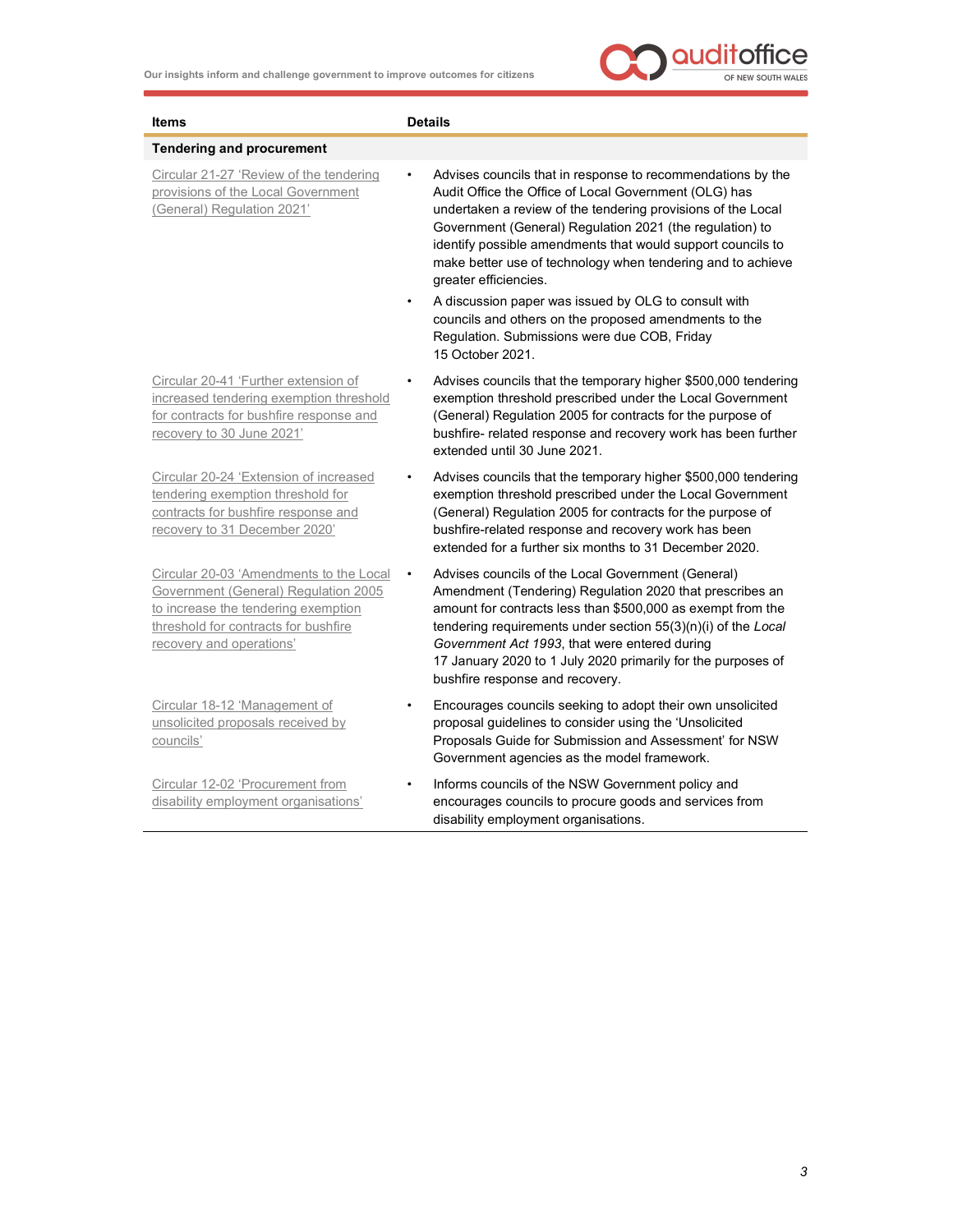

| <b>Items</b>                                                                                                             | <b>Details</b>                                                                                                                                                                                                                                                                                                                                                        |
|--------------------------------------------------------------------------------------------------------------------------|-----------------------------------------------------------------------------------------------------------------------------------------------------------------------------------------------------------------------------------------------------------------------------------------------------------------------------------------------------------------------|
| <b>Councillor expenses and facilities</b>                                                                                |                                                                                                                                                                                                                                                                                                                                                                       |
| Circular 22-04 'Payment of councillor<br>superannuation'                                                                 | Advises that following an amendment to the Local Government<br>$\bullet$<br>Act 1993 in 2021 that councils may make payments as a<br>contribution to a superannuation account nominated by their<br>councillors, starting from the financial year commencing<br>on 1 July 2022.                                                                                       |
|                                                                                                                          | Superannuation contribution payments for councillors is<br>$\bullet$<br>optional and is at each council's discretion.                                                                                                                                                                                                                                                 |
|                                                                                                                          | Where a council resolves to make superannuation contribution<br>$\bullet$<br>payments for its councillors, the amount of the payment is to<br>be the amount the council would have been required to<br>contribute under the Commonwealth Superannuation<br>Guarantee (Administration) Act 1992 as superannuation if the<br>councillors were employees of the council. |
|                                                                                                                          | As of 1 July 2022, the superannuation guarantee rate will be<br>$\bullet$<br>10.5 per cent. The rate will increase by half a per cent each<br>year until 1 July 2025 when it reaches 12 per cent.                                                                                                                                                                     |
|                                                                                                                          | The superannuation contribution payment is to be paid at the<br>$\bullet$<br>same intervals as the annual fee is paid to councillors.                                                                                                                                                                                                                                 |
| Circular 17-17 'Councillor Expenses and                                                                                  | Advises councils:<br>$\bullet$                                                                                                                                                                                                                                                                                                                                        |
| <b>Facilities Policy - Better Practice</b><br>Template'                                                                  | of the new template councils can use to prepare their own<br>policies                                                                                                                                                                                                                                                                                                 |
|                                                                                                                          | their Councillors Expenses and Facilities Policy must be<br>adopted within 12 months of the commencement of the<br>new council term (section 252 of the Local Government<br>Act 1993) and be made publicly available on their website.                                                                                                                                |
| Circular 09-36 'Release of revised                                                                                       | Advises councils of the release of the revised guidelines.                                                                                                                                                                                                                                                                                                            |
| <b>Councillor Expenses and Facilities</b><br>Guidelines'<br><b>Councillor Expenses and Facilities</b><br>Guidelines 2009 | The guidelines help councils develop, implement and review<br>$\bullet$<br>their policies on the payment of expenses and the provision of<br>facilities to mayors and councillors.                                                                                                                                                                                    |
| <b>Budget controls</b>                                                                                                   |                                                                                                                                                                                                                                                                                                                                                                       |
| <b>Quarterly Budget Statement for NSW</b><br><b>Local Government</b>                                                     | Provides the minimum requirements and sample templates to<br>$\bullet$<br>help councils meet their obligations in clause 203(3) of the<br>Local Government (General Regulation) 2005.                                                                                                                                                                                 |
|                                                                                                                          | Requires responsible accounting officers to prepare and<br>٠<br>submit a quarterly budget review statement.                                                                                                                                                                                                                                                           |
|                                                                                                                          | Provides template documents containing the minimum<br>quarterly reporting requirements.                                                                                                                                                                                                                                                                               |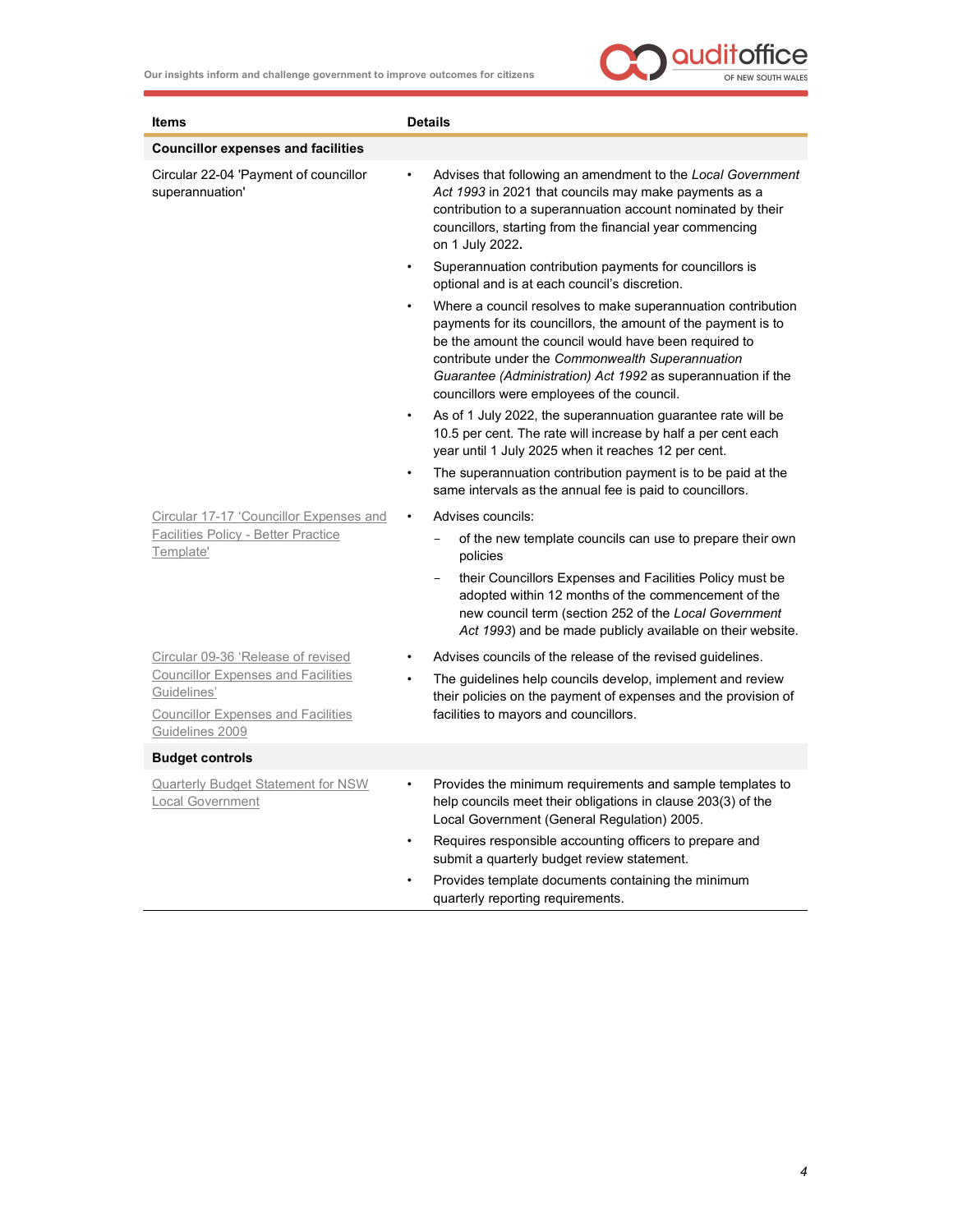

| <b>Items</b>                                                                                                                                                                            | <b>Details</b>                                                                                                                                                                                                                                       |
|-----------------------------------------------------------------------------------------------------------------------------------------------------------------------------------------|------------------------------------------------------------------------------------------------------------------------------------------------------------------------------------------------------------------------------------------------------|
| <b>Asset management</b>                                                                                                                                                                 |                                                                                                                                                                                                                                                      |
| Circular 19-16 'New Property Acquisition<br>Standards to apply immediately to all<br>acquiring authorities in<br>New South Wales, including all general<br>purpose and county councils' | Advises councils they must comply with the revised Property<br>Acquisition Standards issued by the Department of Finance,<br>Services and Innovation when undertaking acquisitions under<br>the Land Acquisition (Just Terms Compensation) Act 1991. |
| Circular 17-42 'Changes to the Crown<br>reserve management under the Crown                                                                                                              | Advises councils of the commencement of the Crown Land<br>٠<br>Management Act 2016 (CLM Act) in 2018.                                                                                                                                                |
| Land Management Act 2016'                                                                                                                                                               | The CLM Act will change the way Crown reserves are<br>$\bullet$<br>managed by councils.                                                                                                                                                              |
|                                                                                                                                                                                         | Under the new system:<br>$\bullet$                                                                                                                                                                                                                   |
|                                                                                                                                                                                         | councils manage Crown reserves under the Local<br>Government Act 1993 (LG Act)                                                                                                                                                                       |
|                                                                                                                                                                                         | ownership of the land will remain with the State with the<br>$\qquad \qquad -$<br>NSW Minister for Lands and Forestry retaining certain<br>oversight functions                                                                                       |
|                                                                                                                                                                                         | the majority of council managed Crown reserves will be<br>classified as community land, meaning councils will be<br>required to have plans of management under the LG Act<br>for most Crown reserves that they manage.                               |
|                                                                                                                                                                                         | The circular includes a diagram which provides an overview of<br>the key steps for councils in the lead up to the commencement<br>of the legislation.                                                                                                |
| Circular 12-09 'Fair<br>valuation - infrastructure, property, plant                                                                                                                     | Outlines the timing of asset revaluations under the fair value<br>$\bullet$<br>model of AASB 116 'Property Plant and Equipment'.                                                                                                                     |
| and equipment'                                                                                                                                                                          | Requires councils to assess at each reporting date whether<br>$\bullet$<br>there is any indication an asset's carrying amount materially<br>differs from its fair value.                                                                             |
| Circular 09-25 'Land under roads'                                                                                                                                                       | Outlines the accounting requirements for land under roads<br>acquired:                                                                                                                                                                               |
|                                                                                                                                                                                         | before 1 July 2008 - councils can elect to recognise or not<br>$\qquad \qquad -$<br>recognise this land as an asset                                                                                                                                  |
|                                                                                                                                                                                         | after 1 July 2008 - accounted for under AASB 116<br>'Property Plant and Equipment'.                                                                                                                                                                  |
|                                                                                                                                                                                         | Details council actions for land under roads acquired before<br>$\bullet$<br>and after 1 July 2008.                                                                                                                                                  |
| Circular 08-07 'Valuation of property,<br>plant and equipment at fair value'                                                                                                            | Requires councils to commence valuing property, plant and<br>equipment at fair value.                                                                                                                                                                |
|                                                                                                                                                                                         | Provides brief guidance on the valuation methods for<br>operational and community land, buildings, plant and<br>equipment and other assets.                                                                                                          |

5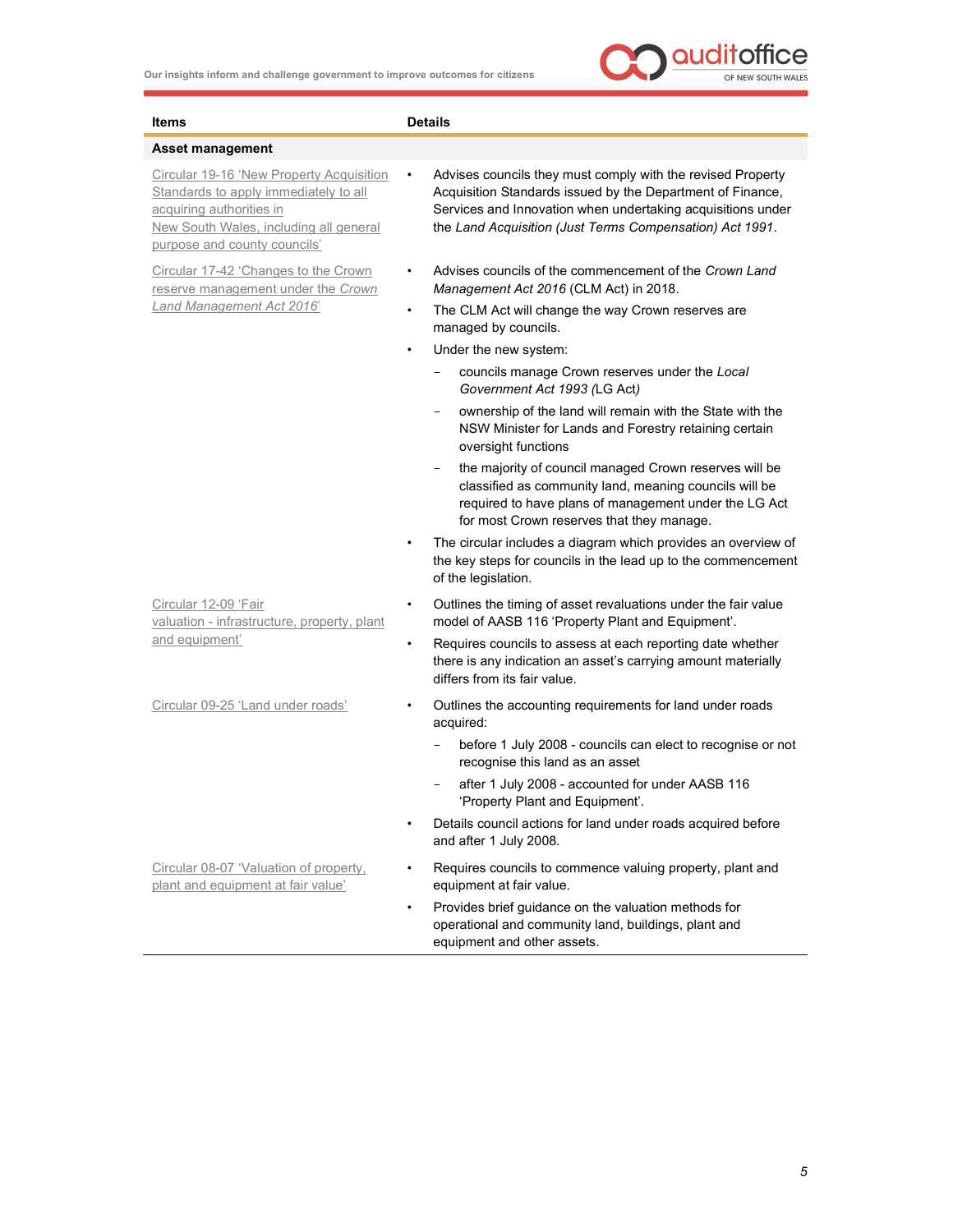

| <b>Items</b>                                                                                              | <b>Details</b>                                                                                                                                                                                                                                                                                                                                                                                                                     |
|-----------------------------------------------------------------------------------------------------------|------------------------------------------------------------------------------------------------------------------------------------------------------------------------------------------------------------------------------------------------------------------------------------------------------------------------------------------------------------------------------------------------------------------------------------|
| Formation of corporations or other entities                                                               |                                                                                                                                                                                                                                                                                                                                                                                                                                    |
| Circular '22-02 New guidelines covering<br>section 358 applications and Public                            | The circular advises councils that the new section 358<br>$\bullet$<br>guidelines have been released.                                                                                                                                                                                                                                                                                                                              |
| Private Partnerships (PPP)'<br>Formation of Corporations and Entities<br>(Section 358) Guideline          | The new section 358 guidelines replace previous guidance in<br>$\bullet$<br>Circular 07-49. The new guidelines have been issued pursuant<br>to section 23A of the LG Act and expand the range of<br>considerations to provide councils with a better understanding<br>of the procedures and processes to be followed when<br>considering an application to the Minister under section 358 to<br>establish a corporation or entity. |
|                                                                                                           | Guidelines issued pursuant to section 23A must be taken into<br>account before a council makes a relevant decision.                                                                                                                                                                                                                                                                                                                |
| <b>Investment and borrowing powers</b>                                                                    |                                                                                                                                                                                                                                                                                                                                                                                                                                    |
| Circular 17-29 'Investment Policy                                                                         | Advises councils that:                                                                                                                                                                                                                                                                                                                                                                                                             |
| Guidelines - Interim TCorp waiver'                                                                        | the NSW Government has waived the requirement under<br>section 5 of the Office of Local Government's Investment<br>Policy Guidelines requiring councils to only seek advice<br>from advisors licensed by the Australian Securities and<br><b>Investments Commission</b>                                                                                                                                                            |
|                                                                                                           | they can now engage and seek investment advice from<br>NSW Treasury Corporation (TCorp) as part of their<br>financial and strategic planning process                                                                                                                                                                                                                                                                               |
|                                                                                                           | the waiver only applies to TCorp.                                                                                                                                                                                                                                                                                                                                                                                                  |
| Circular 11-01 'Revised Ministerial<br>Investment Order'                                                  | Issued pursuant to section 625 of the Local Government Act<br>1993.                                                                                                                                                                                                                                                                                                                                                                |
| <b>Investment Order</b>                                                                                   | Lists the approved types of investments where councils may<br>$\bullet$<br>invest their funds.                                                                                                                                                                                                                                                                                                                                     |
| Circular 10-11 'Release of Investment<br><b>Policy Guidelines'</b><br><b>Investment Policy Guidelines</b> | Issued under section 23A of the Local Government Act 1993.<br>٠<br>Applies to all general purpose and special purpose councils.<br>٠<br>The guidelines:<br>$\bullet$<br>help councils invest funds in a prudent and appropriate<br>manner<br>outline the legislation associated with the investment of<br>surplus funds<br>help councils prepare a suitable investment policy                                                      |
|                                                                                                           | outline key issues when investing funds                                                                                                                                                                                                                                                                                                                                                                                            |
|                                                                                                           | define duties and obligations of the council and council<br>officers                                                                                                                                                                                                                                                                                                                                                               |
|                                                                                                           | outline the requirements for internal control procedures                                                                                                                                                                                                                                                                                                                                                                           |
|                                                                                                           | establish proper reporting and monitoring procedures.                                                                                                                                                                                                                                                                                                                                                                              |
| Circular 09-21 'Revised Borrowing<br>Order'                                                               | Issued pursuant to section 624 of the Local Government Act<br>1993.                                                                                                                                                                                                                                                                                                                                                                |
|                                                                                                           | Restricts councils from borrowing from sources outside<br>٠<br>Australia or in currencies other than Australian dollars.                                                                                                                                                                                                                                                                                                           |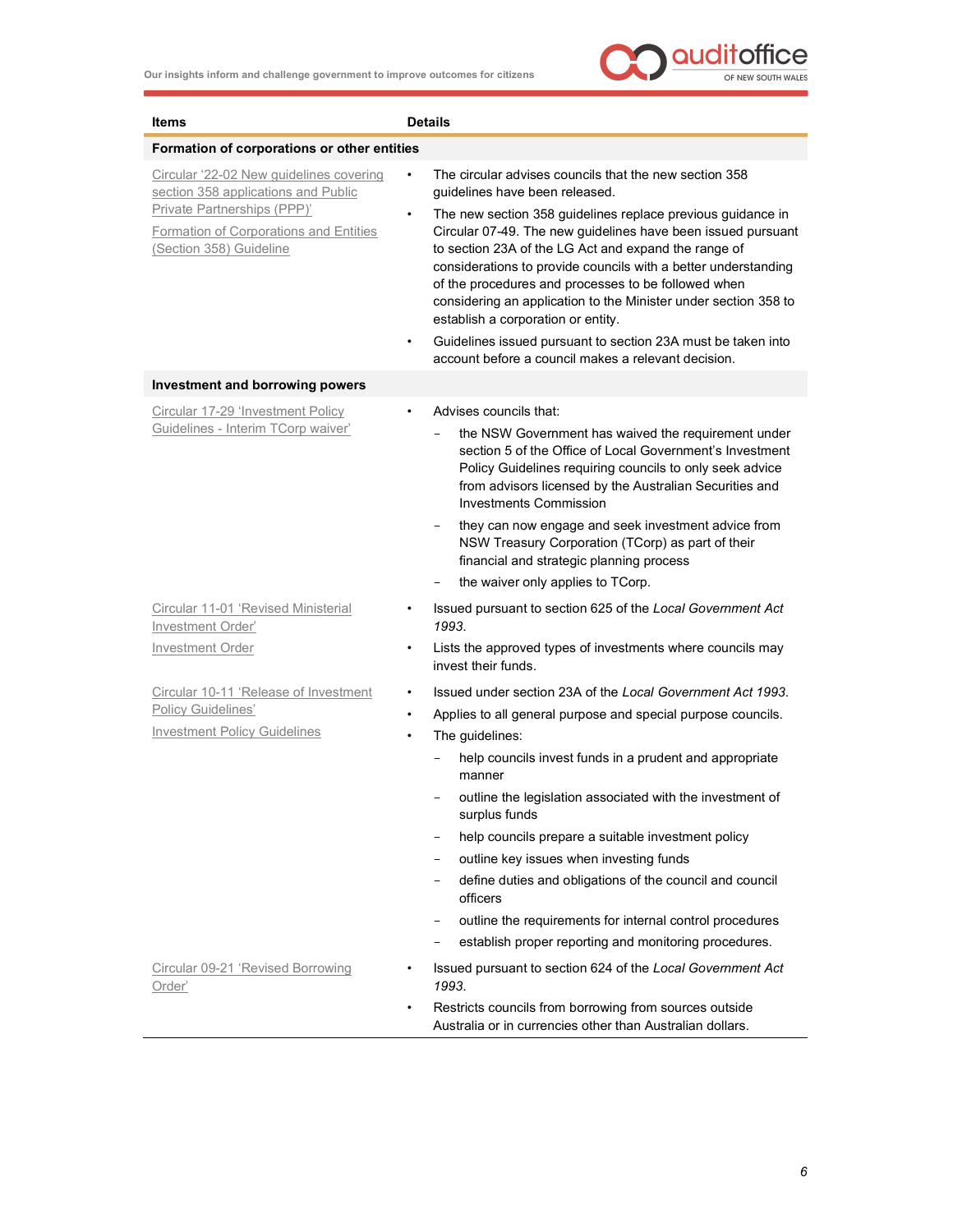

| <b>Items</b>                                                                                           | <b>Details</b>                                                                                                                                                                                                                             |  |
|--------------------------------------------------------------------------------------------------------|--------------------------------------------------------------------------------------------------------------------------------------------------------------------------------------------------------------------------------------------|--|
| <b>Employment related</b>                                                                              |                                                                                                                                                                                                                                            |  |
| Circular 21-06 '2021-22 Determination<br>of the Local Government Remuneration                          | Advises councils that the Local Government Remuneration<br>Tribunal (the Tribunal):                                                                                                                                                        |  |
| Tribunal'                                                                                              | determined an increase of 2 per cent to mayoral and<br>councillor fees for the 2021-22 financial year, effective<br>1 July 2021                                                                                                            |  |
|                                                                                                        | last undertook a significant review of the remuneration<br>categories of councils and mayoral offices as part of its<br>2020 review and will next review these categories in 2023                                                          |  |
|                                                                                                        | found that the allocation of councils into the current<br>categories continued to be appropriate having regard to<br>the 2020 review, the current category model and criteria<br>and the evidence put forward in the submissions received. |  |
|                                                                                                        | Sections 248 and 249 of Local Government Act 1993 require<br>councils to fix and pay an annual fee to councillors and mayors<br>from 1 July 2021 based on the Tribunal's determination for the<br>2021-22 financial year.                  |  |
| Circular 11-14 'Guidelines for the                                                                     | Issued under section 23A of the Local Government Act 1993.                                                                                                                                                                                 |  |
| appointment and oversight of the general<br>managers'                                                  | Summarises the essential matters councils must address<br>$\bullet$                                                                                                                                                                        |  |
| Guidelines for the Appointment and<br>Oversight of General Managers 2011                               | when recruiting, appointing, re-appointing and managing the<br>performance of general managers.                                                                                                                                            |  |
| Circular 06-52 'Standard Contract of<br><b>Employment of General Managers of</b>                       | Issued under section 338(4) of the Local Government Act<br>٠<br>1993.                                                                                                                                                                      |  |
| <b>Local Councils in NSW and Standard</b><br><b>Contract of Employment'</b>                            | Provides the standard documentation general managers must<br>$\bullet$<br>use when appointing senior staff.                                                                                                                                |  |
| <b>Standard Contract of Employment for</b><br>General Managers of Local Councils in<br><b>NSW 2006</b> | Ensures consistency and certainty in employment<br>relationships at the management level including reflecting<br>community expectations by providing greater transparency<br>and accountability.                                           |  |
| Goods and services tax / fringe benefits tax / tax equivalent regime                                   |                                                                                                                                                                                                                                            |  |
| Circular 11-23 'GST Certificate - Revised<br>Requirements'                                             | Changes the date that councils must submit GST certificates<br>$\bullet$<br>to the Office of Local Government from 1 June to 31 July.                                                                                                      |  |
|                                                                                                        | Reduces red tape by allowing the certificate to be signed by<br>۰<br>the general manager and responsible accounting officer,<br>removing the requirement for submission to council.                                                        |  |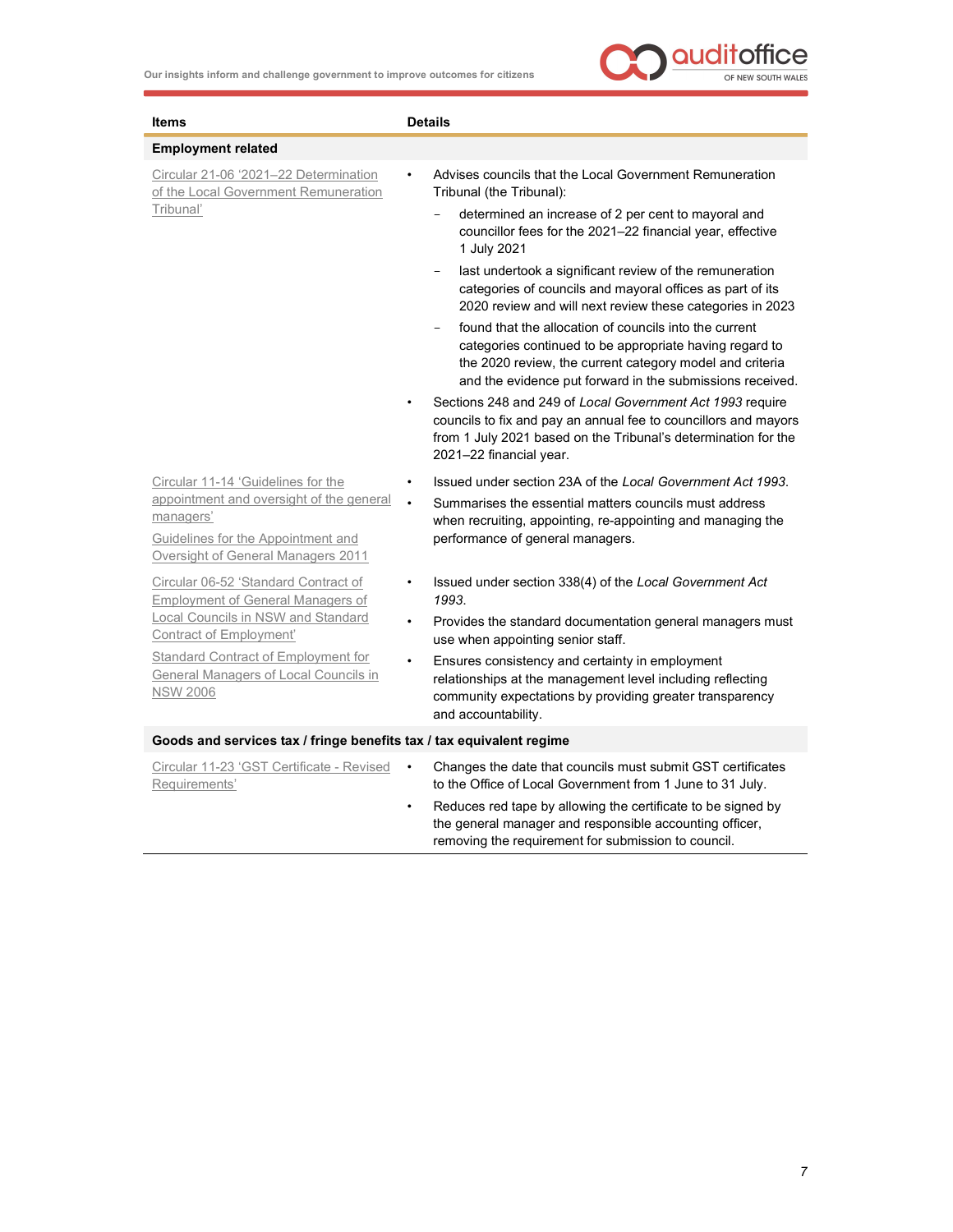

| Items                                                                                                        | <b>Details</b>                                                                                                                                                                                                                                                                                                                                                                                                                                                              |
|--------------------------------------------------------------------------------------------------------------|-----------------------------------------------------------------------------------------------------------------------------------------------------------------------------------------------------------------------------------------------------------------------------------------------------------------------------------------------------------------------------------------------------------------------------------------------------------------------------|
| <b>Audit and internal controls</b>                                                                           |                                                                                                                                                                                                                                                                                                                                                                                                                                                                             |
| Circular 21-26 'New risk management<br>and internal audit framework for councils<br>and joint organisations' | Advises councils of the new risk management and internal<br>$\bullet$<br>audit framework for councils and joint organisations (JOs).<br>Under section 428A of the Local Government Act 1993 (LG<br>$\bullet$<br>Act), all councils (including county councils) and JOs are<br>required to have an audit risk and improvement committee<br>(ARIC). Councils and JOs are permitted under section 238B of<br>the LG Act to enter into arrangements with other councils or      |
|                                                                                                              | joint organisations to share ARICs.<br>The transition provision of the LG Act requires all councils and<br>$\bullet$<br>JOs to appoint an ARIC or entered into an arrangement with<br>another council or JO to share an ARIC before 4 June 2022.<br>The Office of Local Government will issue Guidelines for Risk                                                                                                                                                           |
|                                                                                                              | Management and Internal Audit for Local Councils in NSW<br>(the guidelines) to guide the operations of ARICs and to<br>require councils to have a risk management framework and<br>internal audit function to support and inform their operations.                                                                                                                                                                                                                          |
|                                                                                                              | Under the proposed guidelines, councils and JOs are not<br>٠<br>required to establish a risk management framework and<br>internal audit function that complies with the guidelines until<br>30 June 2024.                                                                                                                                                                                                                                                                   |
|                                                                                                              | The proposed guidelines set out membership requirements for<br>٠<br>ARICs. Councils and JOs are not required to comply with<br>these requirements until June 2027. This will allow councils<br>and joint organisations five years to transition the membership<br>of their existing ARICs to comply with the new requirements.<br>OLG is seeking the views of councils and others on the<br>٠<br>proposed Guidelines and submissions should be made by<br>26 November 2021. |
| Internal Audit Guidelines                                                                                    | Issued under section 23A of the Local Government Act 1993.<br>$\bullet$<br>Helps local councils and county councils develop and<br>$\bullet$<br>implement internal audit and risk management frameworks to<br>build community confidence in their managerial performance.                                                                                                                                                                                                   |
|                                                                                                              | The guidelines:<br>$\bullet$                                                                                                                                                                                                                                                                                                                                                                                                                                                |
|                                                                                                              | provide additional requirements for independent audit<br>committees                                                                                                                                                                                                                                                                                                                                                                                                         |
|                                                                                                              | expand the conflict of interest provisions                                                                                                                                                                                                                                                                                                                                                                                                                                  |
|                                                                                                              | clarify the role of the general manager in the internal audit<br>function.                                                                                                                                                                                                                                                                                                                                                                                                  |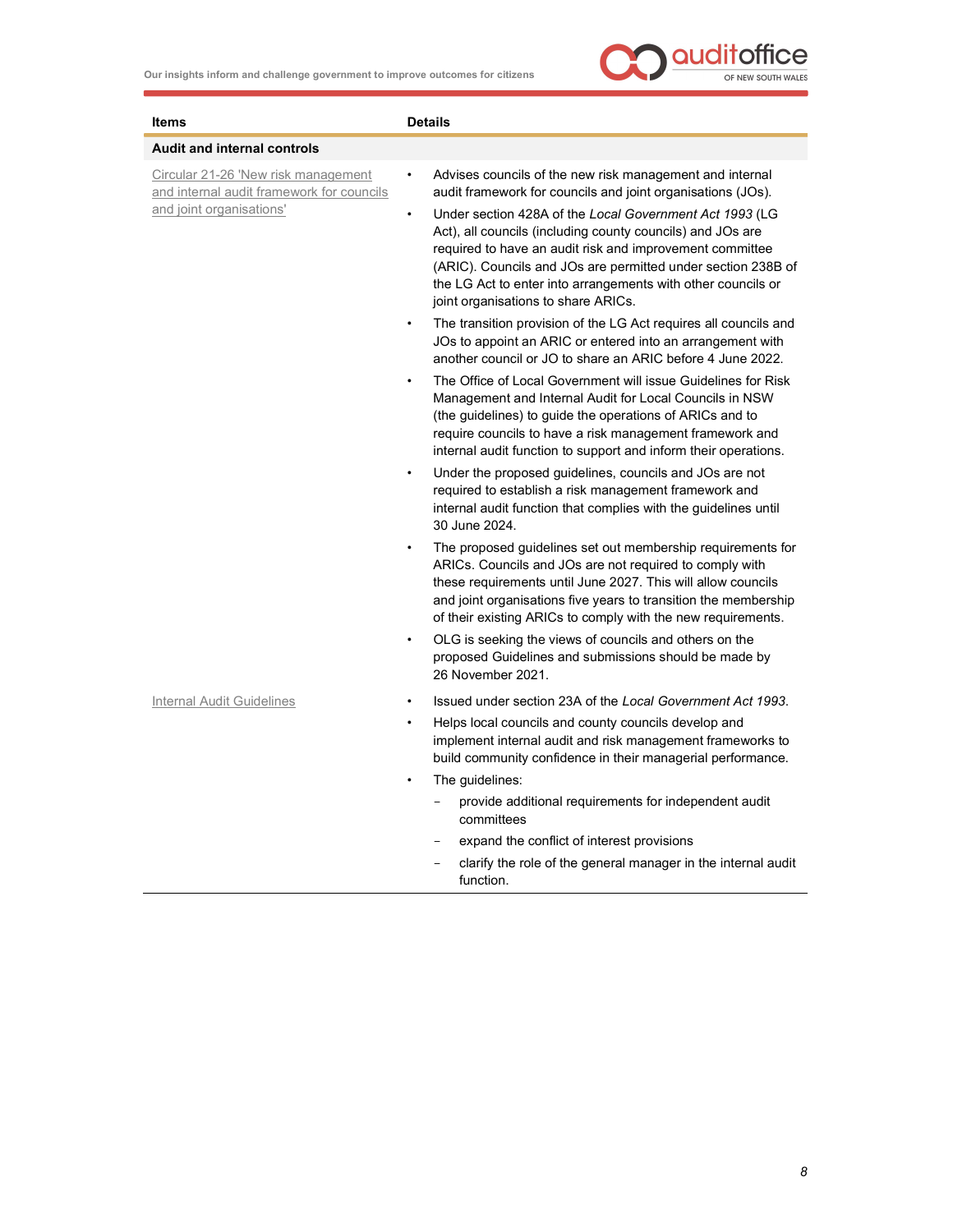

| Items                                                                                | <b>Details</b>                                                                                                                                                                                                                                                                                                                                                                                                                                                     |
|--------------------------------------------------------------------------------------|--------------------------------------------------------------------------------------------------------------------------------------------------------------------------------------------------------------------------------------------------------------------------------------------------------------------------------------------------------------------------------------------------------------------------------------------------------------------|
| Governance                                                                           |                                                                                                                                                                                                                                                                                                                                                                                                                                                                    |
| Circular 21-35 '2021 Model Code of<br>Meeting Practice for Local Councils in<br>NSW' | Advises that the new Model Meeting Code of Meeting Practice<br>$\bullet$<br>for Local Councils in NSW (model meeting code) has been<br>published in the Government Gazette and is expected to be<br>prescribed under the Local Government (General) Regulation<br>2021 (the regulation) on or before Friday 19 November 2021.                                                                                                                                      |
|                                                                                      | The new model meeting code contains new provisions that<br>$\bullet$<br>allow councils to permit individual councillors to attend<br>meetings by audio-visual link and to hold meetings by<br>audio-visual link in the event of natural disasters or public<br>health emergencies. The provisions governing attendance at<br>meetings by audiovisual link are non-mandatory. Councils can<br>choose not to adopt them or to adapt them to meet their own<br>needs. |
|                                                                                      | The repeal date for section 237 of the regulation which<br>exempts councils from the requirement under clause 5.2 of the<br>previous iteration of the model meeting code for councillors to<br>be personally present at meetings in order to participate in<br>them has been extended to 30 June 2022.                                                                                                                                                             |
|                                                                                      | Councils must adopt a code of meeting practice that<br>$\bullet$<br>incorporates the mandatory provisions of the model meeting<br>code within 12 months of the local government elections. A<br>council's adopted meeting code must not contain provisions<br>that are inconsistent with the mandatory provisions.                                                                                                                                                 |
|                                                                                      | Councils and committees of councils of which all the members<br>$\bullet$<br>are councillors must conduct their meetings in accordance with<br>the code of meeting practice adopted by the council.                                                                                                                                                                                                                                                                |
|                                                                                      | Under section 361 of the Local Government Act 1993, before<br>adopting a new code of meeting practice, councils must first<br>exhibit a draft of the code of meeting practice for at least 28<br>days and provide members of the community at least 42 days<br>in which to comment on the draft code. This requirement does<br>not apply to joint organisations.                                                                                                   |
| Circular 21-34 'Updated guidance on                                                  | Advises that:                                                                                                                                                                                                                                                                                                                                                                                                                                                      |
| COVID-19 restrictions and council<br>meetings'                                       | councils in the 'general area' are no longer subject to stay<br>home restrictions and councils can resume meeting in<br>person                                                                                                                                                                                                                                                                                                                                     |
|                                                                                      | the Local Government (General) Regulation 2021 has<br>been amended to temporarily exempt councils from the<br>requirement under clause 5.2 of the Model Code of<br>Meeting Practice for Local Councils in NSW and the<br>equivalent provision in each council's code of meeting<br>practice for councillors to be personally present at a<br>meeting in order to participate in it                                                                                 |
|                                                                                      | councils and joint organisations (but not county councils)<br>can continue to meet by audio-visual link and to permit<br>individual councillors to participate in meetings by<br>audio-visual link should they choose to do so                                                                                                                                                                                                                                     |
|                                                                                      | councils are required under section 10 of the Local                                                                                                                                                                                                                                                                                                                                                                                                                |

- councils are required under section 10 of the Local Government Act 1993 to permit members of the public to attend meetings in person. Councils that continue to meet by audio-visual link must provide a physical venue that members of the public can attend to observe meetings in person.

9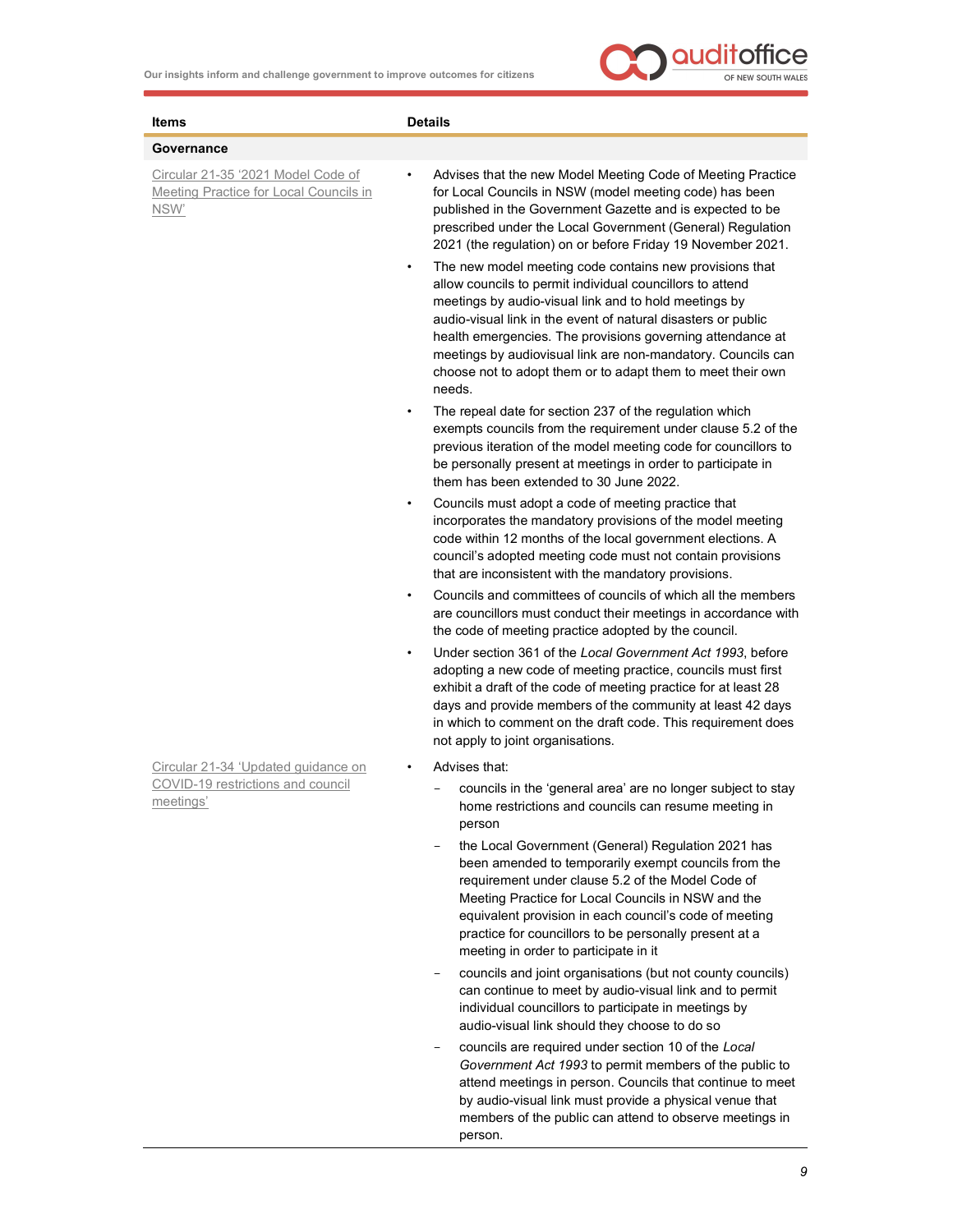

| <b>Items</b>                                                                            | <b>Details</b>                                                                                                                                                                                                                                                                                                                                      |
|-----------------------------------------------------------------------------------------|-----------------------------------------------------------------------------------------------------------------------------------------------------------------------------------------------------------------------------------------------------------------------------------------------------------------------------------------------------|
| Circular 21-22 'Updated guidance on the<br>appointment and dismissal of senior<br>staff | Provides updated guidance to councils on the requirements of<br>٠<br>the Local Government Act 1993 (LG Act) relating to the<br>appointment and dismissal of senior staff other than the<br>general manager.                                                                                                                                         |
|                                                                                         | Advises councils that:<br>$\bullet$                                                                                                                                                                                                                                                                                                                 |
|                                                                                         | under section 338 of the LG Act only general managers<br>and the holders of positions determined by the council by<br>resolution to be 'senior staff' positions may be employed<br>under fixed term contracts of employment based on those<br>approved by the 'Departmental Chief Executive' of the<br>Office of Local Government                   |
|                                                                                         | council staff must not be employed under a senior staff<br>contract unless the council has first determined by<br>resolution that the position the staff member has been<br>appointed to, is a senior staff position for the purposes of<br>section 332 of the LG Act.                                                                              |
|                                                                                         | under section 337 of the LG Act general managers must<br>consult with the governing body of the council before<br>appointing or dismissing the holders of senior staff<br>positions.                                                                                                                                                                |
| Circular 20-13 'Managing fraud and<br>corruption risks during the COVID-19<br>pandemic' | Advises councils of two new resources that have been issued<br>to assist government agencies (including councils) to manage<br>the fraud and corruption risks associated with these changes<br>to their operations as a result of the COVID-19 pandemic.                                                                                            |
|                                                                                         | Councils are encouraged to consider these resources and to<br>$\bullet$<br>make any necessary changes to their operations and internal<br>control framework in response to the guidance provided in<br>them.                                                                                                                                        |
|                                                                                         | These resources include:<br>$\bullet$                                                                                                                                                                                                                                                                                                               |
|                                                                                         | the NSW Independent Commission Against Corruption's<br>Managing corrupt conduct during the COVID-19 outbreak<br>which provides guidance on fraud and corruption risks<br>associated with working from home, procurement and<br>purchasing and stimulus funding and new programs                                                                     |
|                                                                                         | the Australian Cyber Security Centre's Web Conferencing<br>Security which provides guidance on the use of web<br>conferencing and collaboration tools and the management<br>of associated privacy, security and legal risks.                                                                                                                        |
| Circular 19-21 'Release of IPC Guideline<br>1 Returns of Interests'                     | Advises councils that the Information and Privacy Commission<br>has finalised and issued 'Guideline 1: For local councils on the<br>disclosure of information contained in the returns disclosing<br>the interest of councillors and designated persons' (Guideline<br>$1$ ).                                                                       |
|                                                                                         | Guideline 1 states that councillors' and designated persons'<br>returns of interests must be made publicly available free of<br>charge on councils' websites, unless there is an overriding<br>public interest against disclosure of the information contained<br>in them or to do so would impose unreasonable additional<br>costs on the council. |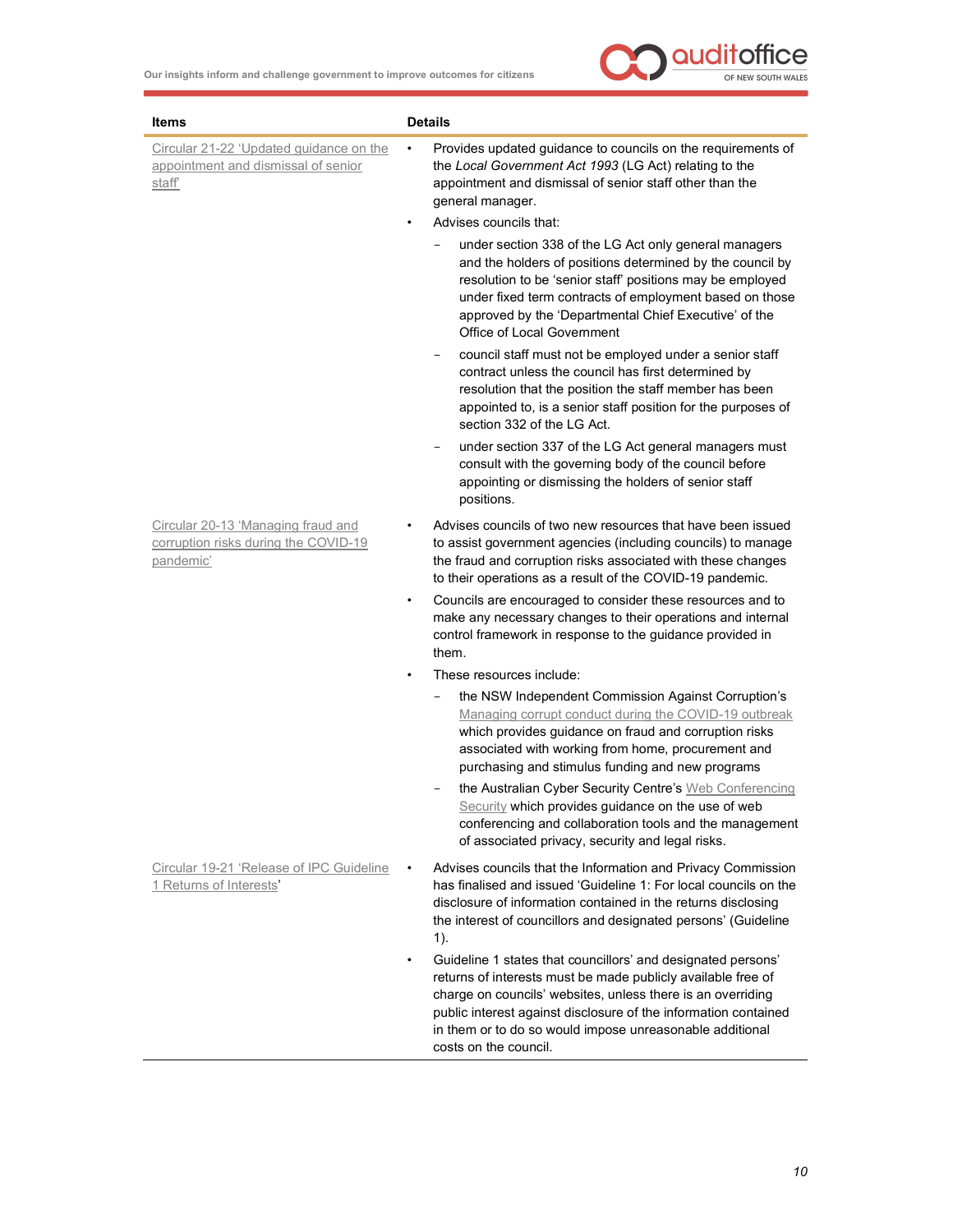

| <b>Items</b>                                                                                                                                             | <b>Details</b>                                                                                                                                                                                                                                                                                                                |
|----------------------------------------------------------------------------------------------------------------------------------------------------------|-------------------------------------------------------------------------------------------------------------------------------------------------------------------------------------------------------------------------------------------------------------------------------------------------------------------------------|
| Circular 18-37 'Audit Office - Local<br><b>Government Fraud Control Performance</b><br>Audit'                                                            | Provides the outcome of the sector-wide performance audit<br>$\bullet$<br>conducted by the Audit Office on councils' fraud controls.<br>Encourages councils to review their fraud controls and assess<br>$\bullet$<br>their efficacy against the Audit Office's Fraud Control                                                 |
|                                                                                                                                                          | Improvement Kit.<br>Advises that all councils must adopt an internal reporting                                                                                                                                                                                                                                                |
|                                                                                                                                                          | policy for the management of public interest disclosures.                                                                                                                                                                                                                                                                     |
| Legislative requirements                                                                                                                                 |                                                                                                                                                                                                                                                                                                                               |
| Circular 22-09 'Councils' obligations<br>under the Modern Slavery Act 2018'                                                                              | Advises councils that the commencement of the Modern<br>$\bullet$<br>Slavery Act 2018 (NSW) (Modern Slavery Act), introduces new<br>obligations for councils under the Local Government Act 1993<br>relating to modern slavery.                                                                                               |
|                                                                                                                                                          | From 1 July 2022, councils will be required to take reasonable<br>$\bullet$<br>steps to ensure that goods and services procured by and for<br>the council are not the product of modern slavery within the<br>meaning of the Modern Slavery Act.                                                                              |
|                                                                                                                                                          | Commencing from the 2022/23 financial year, each council will<br>$\bullet$<br>be required to publish in their annual reports:                                                                                                                                                                                                 |
|                                                                                                                                                          | a statement of the action taken by the council in relation to<br>any issue raised by the Anti-slavery Commissioner during<br>the year concerning the operations of the council and<br>identified by the Commissioner as being a significant<br>issue                                                                          |
|                                                                                                                                                          | a statement of steps taken to ensure that goods and<br>services procured by and for the council during the year<br>were not the product of modern slavery within the<br>meaning of the Modern Slavery Act.                                                                                                                    |
| Circular 21-33 'Compliance with records<br>management provisions and transfer of<br>local government records to the State<br><b>Archives Collection'</b> | Advises councils that the Department of Premier and Cabinet<br>$\bullet$<br>(DPC) has issued a circular C2021-05 'Managing Records in<br>NSW Government' providing advice on the making, keeping<br>and safeguarding of records.                                                                                              |
|                                                                                                                                                          | NSW State Archives and Records (SARA) has released the<br>$\bullet$<br>Records Management Assessment Tool (RMAT) for assessing<br>records management performance and maturity and planning<br>for improvements, and Transfer Tool to identify and forecast<br>records required for transfer to the State Archives Collection. |
|                                                                                                                                                          | Under section 12 of the State Records Act 1998 (SR Act), a<br>council must make and keep full and accurate records of its<br>activities and maintain a records management program that<br>conforms with standards and codes of best practice.                                                                                 |
|                                                                                                                                                          | All staff, councillors and council officials should be made<br>aware of their responsibilities to make and keep records.                                                                                                                                                                                                      |
|                                                                                                                                                          | Councils should review their records management program<br>and systems against DPC circular C2021-05 and the RMAT<br>for compliance with obligations under the SR Act, with<br>particular consideration to the increasing use of records in<br>digital format and digitally stored records.                                   |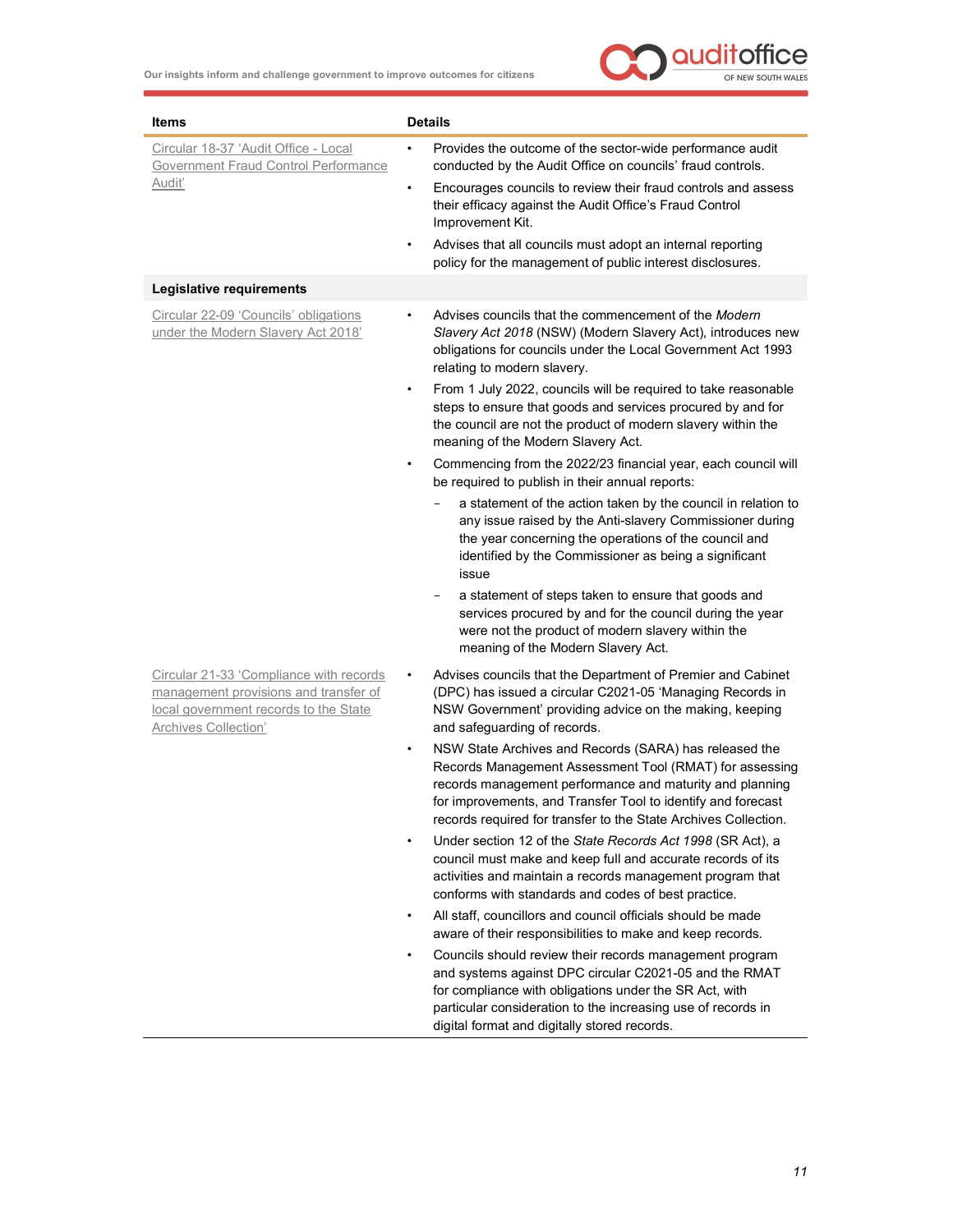

| Items                                                                                                                                 | <b>Details</b>                                                                                                                                                                                                                                                                                                                                                                                                                                                                                                                                               |
|---------------------------------------------------------------------------------------------------------------------------------------|--------------------------------------------------------------------------------------------------------------------------------------------------------------------------------------------------------------------------------------------------------------------------------------------------------------------------------------------------------------------------------------------------------------------------------------------------------------------------------------------------------------------------------------------------------------|
| Circular 21-07 'Commencement of Local<br>Government Amendment Act 2021'                                                               | Advises councils that the Local Government Amendment Act<br>2021 (the Amendment Act) was assented to on 24 May 2021.<br>Certain reforms come into effect on the date of assent, with<br>some reforms commencing at a later date by proclamation.<br>The Amendment Act includes:<br>$\bullet$<br>reforms to ensure a fairer and more flexible rating system<br>for councils and ratepayers<br>councillor superannuation<br>minor changes that relate to council elections and the<br>terms of office of chairs of county councils and joint<br>organisations. |
| Integrated planning and reporting                                                                                                     |                                                                                                                                                                                                                                                                                                                                                                                                                                                                                                                                                              |
| Circular 21-28 'Updated Integrated<br>Planning and Reporting Guidelines and<br>Handbook'                                              | Advises councils that the streamlined integrated planning and<br>reporting requirements are now in place. The Office of Local<br>Government has revised the Integrated Planning and<br>Reporting Guidelines.                                                                                                                                                                                                                                                                                                                                                 |
|                                                                                                                                       | Councils are required to establish and implement a strategy<br>$\bullet$<br>(called its community engagement strategy) for engagement<br>with the local community when developing its plans, policies<br>and programs and for the purpose of determining its activities<br>(other than routine administrative matters) no later than 12<br>months after the next ordinary election.                                                                                                                                                                          |
|                                                                                                                                       | Councils are required to appoint an Audit, Risk and<br>$\bullet$<br>Improvement Committee to keep under review the<br>implementation of integrated planning and reporting.                                                                                                                                                                                                                                                                                                                                                                                   |
| <b>Integrated Planning and Reporting</b><br>Framework (the framework)<br><b>Integrated Planning and Reporting</b>                     | Issued pursuant to the Local Government Act 1993 (LG Act)<br>and Local Government (General) Regulation 2005 (the<br>regulations).                                                                                                                                                                                                                                                                                                                                                                                                                            |
| Guidelines (the guidelines)                                                                                                           | Requires councils to plan and report activities in accordance<br>$\bullet$<br>with the LG Act and the regulations, including having:                                                                                                                                                                                                                                                                                                                                                                                                                         |
|                                                                                                                                       | a community strategic plan                                                                                                                                                                                                                                                                                                                                                                                                                                                                                                                                   |
|                                                                                                                                       | a resourcing strategy                                                                                                                                                                                                                                                                                                                                                                                                                                                                                                                                        |
|                                                                                                                                       | a delivery program<br>an operational plan.                                                                                                                                                                                                                                                                                                                                                                                                                                                                                                                   |
|                                                                                                                                       | The framework allows councils to draw various plans and<br>policies together, understand how they interact and get the<br>maximum leverage from their efforts by planning holistically<br>and sustainably for the future.                                                                                                                                                                                                                                                                                                                                    |
|                                                                                                                                       | The guidelines list all the mandatory requirements from the LG<br>Act, regulations and the essential elements councils must<br>follow when undertaking their planning and reporting activities.                                                                                                                                                                                                                                                                                                                                                              |
| Circular 18-22 'Release of the Charter<br>for Public Participation - a guide to<br>assist agencies and promote citizen<br>engagement' | Advises councils of the Charter for Public Participation (the<br>charter) which aims to assist NSW agencies to seek effective<br>public input into the development and delivery of policies and<br>services.                                                                                                                                                                                                                                                                                                                                                 |
|                                                                                                                                       | Recommends that councils consider using the charter in<br>$\bullet$<br>developing community engagement strategies to inform<br>strategic planning, policy development and other<br>decision-making.                                                                                                                                                                                                                                                                                                                                                          |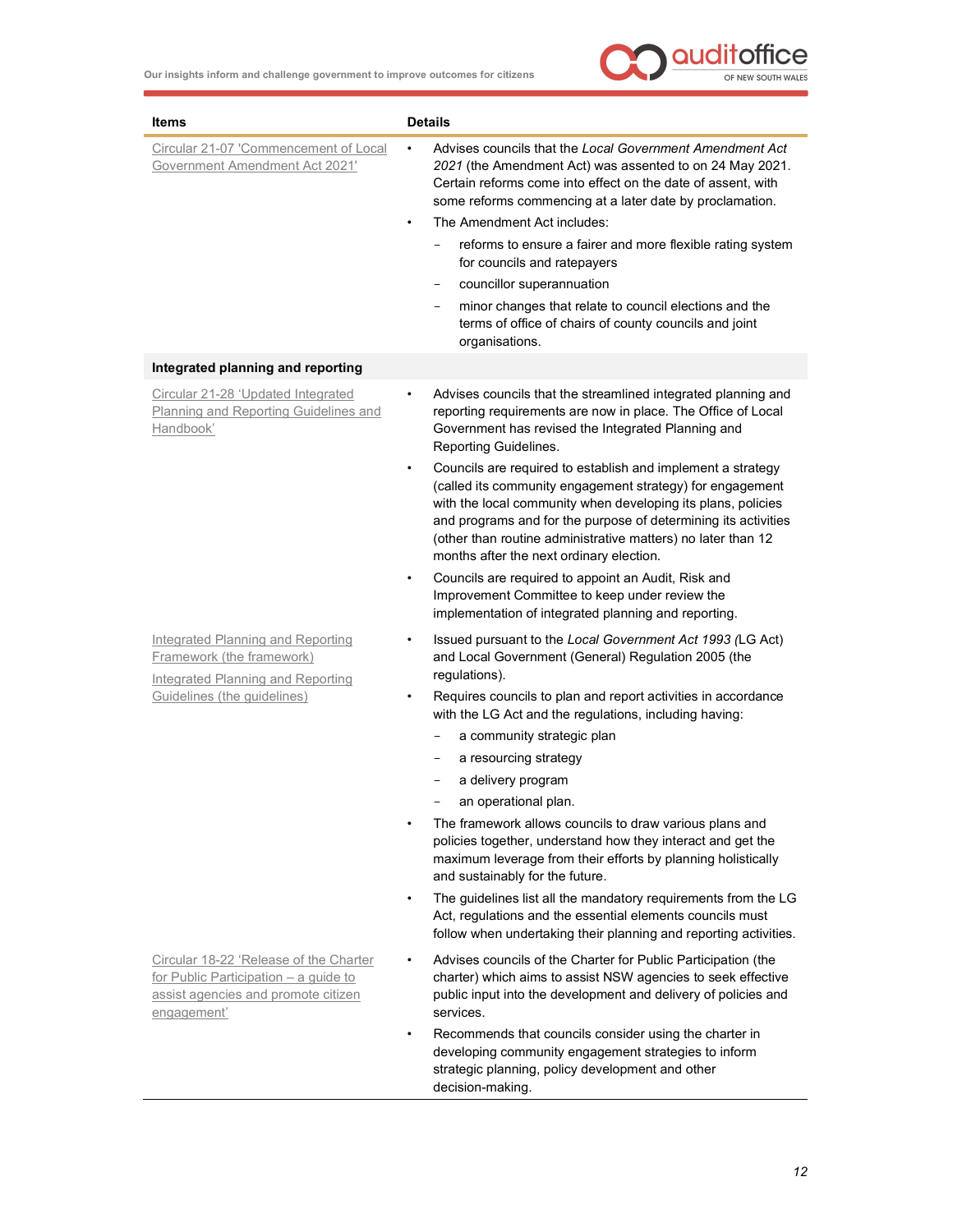

| <b>Items</b>                                                                                 | <b>Details</b>                                                                                                                                                                                                                                                                                          |
|----------------------------------------------------------------------------------------------|---------------------------------------------------------------------------------------------------------------------------------------------------------------------------------------------------------------------------------------------------------------------------------------------------------|
| Rating and special variations                                                                |                                                                                                                                                                                                                                                                                                         |
| Circular 22-07 'Guidelines for Additional<br>Special Variation (ASV) Process for<br>2022-23' | Advises councils that the Independent Pricing and Regulatory<br>$\bullet$<br>Tribunal (IPART) will accept and process an additional round<br>of 2022-23 special variation (ASV) applications.                                                                                                           |
|                                                                                              | This one-off ASV round is available for the 2022-23 financial<br>$\bullet$<br>year only and it is for councils that can show that the special<br>variation will enable them to meet the obligations they set for<br>2022-23 in their 2021–22 integrated planning and reporting<br>(IP&R) documentation. |
|                                                                                              | The ASV guidelines set out in this circular apply in place of,<br>$\bullet$<br>and supersede, the ASV guidelines issued in Circular 22-03                                                                                                                                                               |
|                                                                                              | For applications made under the ASV process, the ASV<br>٠<br>guidelines set out in the circular apply in place of<br>the guidelines for the preparation of an application for a<br>special variation to general income issued by the Office of<br>Local Government in 2020.                             |
|                                                                                              | The ASV guidelines set out in this circular apply where council<br>$\bullet$<br>is applying for:                                                                                                                                                                                                        |
|                                                                                              | a temporary or permanent single year special variation for<br>2022-23 under section 508(2) of the Local Government<br>Act 1993                                                                                                                                                                          |
|                                                                                              | the percentage sought in the application is the lower of<br>2.5 per cent (including population factor) or the council's<br>assumed 2022-23 rate peg as exhibited in its 2021-22<br>long term financial plan (including population factor).                                                              |
| Circular 22-06 'Information about<br>Ratings 2022-23'                                        | Outlines changes to the following rates for 2022-23:                                                                                                                                                                                                                                                    |
|                                                                                              | maximum boarding house tariffs                                                                                                                                                                                                                                                                          |
|                                                                                              | maximum interest rate payable on overdue rates and<br>charges                                                                                                                                                                                                                                           |
|                                                                                              | section 603 certificate fee<br>$\overline{\phantom{m}}$                                                                                                                                                                                                                                                 |
|                                                                                              | statutory limit on the maximum amount of minimum rates.                                                                                                                                                                                                                                                 |
|                                                                                              | Requires councils to incorporate these determinations into<br>their 2022-23 rating structures and operational plan statement<br>of revenue policies.                                                                                                                                                    |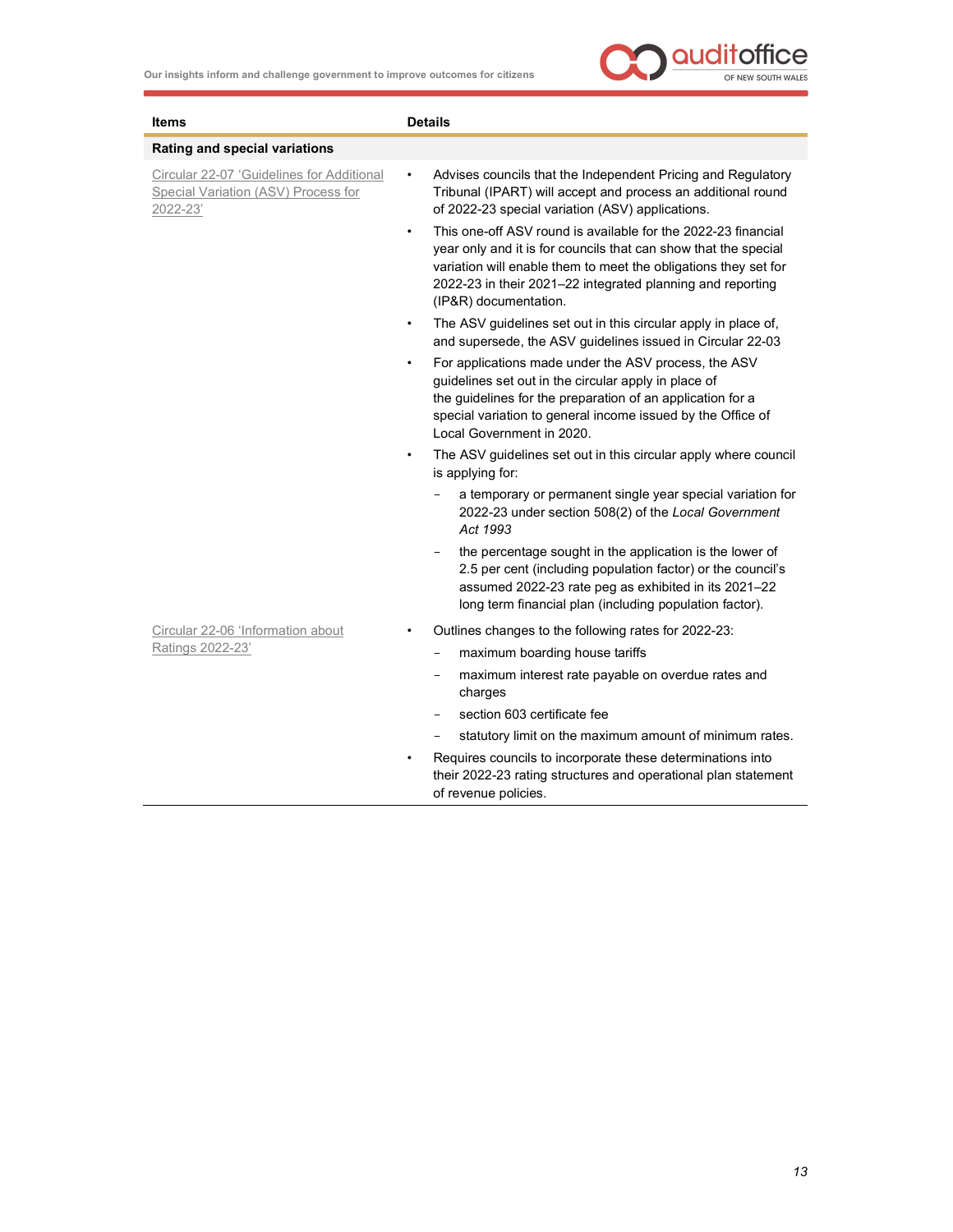

| <b>Items</b>                                                                                           | <b>Details</b>                                                                                                                                                                                                                                                                                                                                  |
|--------------------------------------------------------------------------------------------------------|-------------------------------------------------------------------------------------------------------------------------------------------------------------------------------------------------------------------------------------------------------------------------------------------------------------------------------------------------|
| Circular 21-32 'Government endorses<br>new rate peg methodology to support<br>growing councils'        | Advises that the minister has endorsed the new rate peg<br>$\bullet$<br>methodology and has asked Independent Pricing and<br>Regulatory Tribunal (IPART) to give effect to it in setting the<br>rate peg from the 2022-23 financial year.                                                                                                       |
|                                                                                                        | Some of the key points of the change include:<br>$\bullet$                                                                                                                                                                                                                                                                                      |
|                                                                                                        | to prepare for this reform, an amendment to the Local<br>Government Act 1993 was made earlier this year to<br>ensure that multiple rate pegs may be set                                                                                                                                                                                         |
|                                                                                                        | councils with growing residential populations will be able<br>to raise notional general income by an additional<br>population factor as part of the rate peg from 2022-23.                                                                                                                                                                      |
|                                                                                                        | the population factor for each council will reflect estimated<br>residential population growth less revenue received from<br>supplementary valuations that year. This will increase<br>revenue for many councils serving growing communities                                                                                                    |
|                                                                                                        | no council will be worse off under the new methodology                                                                                                                                                                                                                                                                                          |
|                                                                                                        | IPART has estimated that, for example, over the past four<br>years, the new rate peg methodology would have<br>increased total general income for the local government<br>sector by 1.5 per cent, or \$287 million.                                                                                                                             |
| Circular 21-04 'Information about                                                                      | Outlines changes to the following rates for 2021-22:                                                                                                                                                                                                                                                                                            |
| Ratings 2021-22'                                                                                       | maximum boarding house tariffs                                                                                                                                                                                                                                                                                                                  |
|                                                                                                        | maximum interest rate payable on overdue rates and<br>charges                                                                                                                                                                                                                                                                                   |
|                                                                                                        | section 603 certificate fee                                                                                                                                                                                                                                                                                                                     |
|                                                                                                        | statutory limit on the maximum amount of minimum rates.                                                                                                                                                                                                                                                                                         |
|                                                                                                        | Requires councils to incorporate these determinations into<br>$\bullet$<br>their 2021-22 rating structures and operational plan statement<br>of revenue policies.                                                                                                                                                                               |
| <b>Circular 20-38 'Special Rate Variation</b><br>and Minimum Rate Variation Guidelines<br>and Process' | Advises councils:                                                                                                                                                                                                                                                                                                                               |
|                                                                                                        | the guidelines that apply for special rate variation and<br>minimum rate variation applications have been published<br>on the Office of Local Government website                                                                                                                                                                                |
|                                                                                                        | the rate peg for 2021-22 is 2.0 per cent                                                                                                                                                                                                                                                                                                        |
|                                                                                                        | new councils seeking to harmonise rates in a way that<br>increases their general income above the rate peg, must<br>apply to the Independent Pricing and Regulatory Tribunal<br>(IPART) for a Special Rate Variation                                                                                                                            |
|                                                                                                        | the process for all councils applies as normal during the<br>COVID-19 pandemic period however, to the extent<br>compliance has been or is anticipated to be affected by<br>COVID-19, councils should explain the impact in their<br>application. These explanations will be taken into<br>consideration by IPART when assessing the application |
|                                                                                                        | the cap limit on local development contributions has been<br>removed entirely.                                                                                                                                                                                                                                                                  |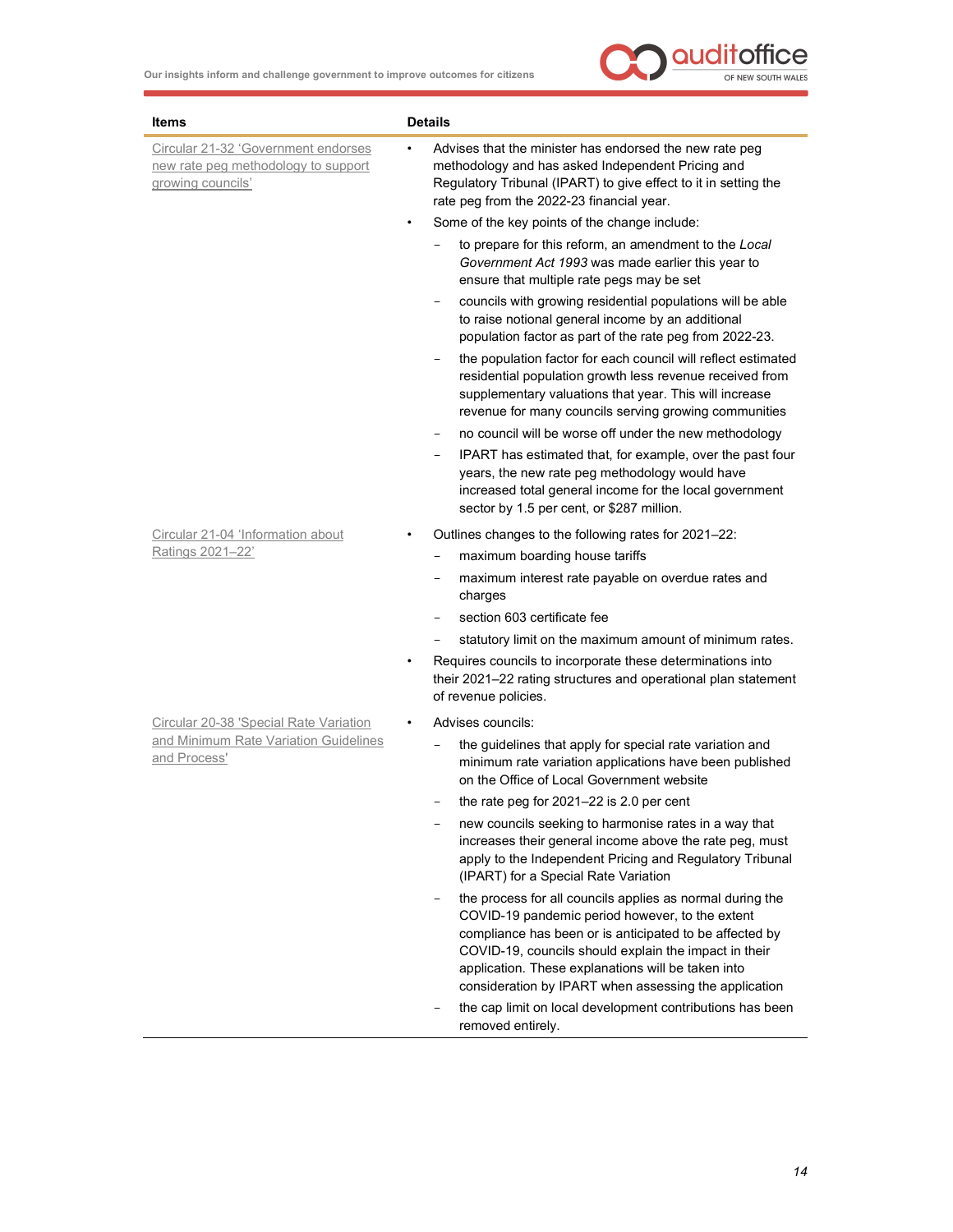

| <b>Items</b>                                                                                                                               | <b>Details</b>                                                                                                                                                                                                                                                                                                                                                                               |
|--------------------------------------------------------------------------------------------------------------------------------------------|----------------------------------------------------------------------------------------------------------------------------------------------------------------------------------------------------------------------------------------------------------------------------------------------------------------------------------------------------------------------------------------------|
| Guidelines for the preparation of an<br>application for a special variation to<br>general income 2021-22                                   | Establishes guidelines for councils applying for special<br>variations.<br>Sets the assessment criteria for applications and provides<br>٠<br>information on how and when to apply.                                                                                                                                                                                                          |
|                                                                                                                                            | Advises that with the rate path protection ending in the 2020-<br>٠<br>21 rating year, any new council must submit a special variation<br>application in line with these guidelines to the Independent<br>Pricing and Regulatory Tribunal if the council wishes to<br>harmonise rates in a way that increases general income above<br>the rate peg from the 2021-22 rating year onwards.     |
| Guidelines for the preparation of an<br>application to increase minimum rates<br>above the statutory limit                                 | Issued pursuant to section 548 of the Local Government Act<br>1993 (LG Act).                                                                                                                                                                                                                                                                                                                 |
|                                                                                                                                            | Apply to all councils, except in specific circumstances, to new<br>$\bullet$<br>councils yet to harmonise.                                                                                                                                                                                                                                                                                   |
|                                                                                                                                            | Advises that:<br>$\bullet$                                                                                                                                                                                                                                                                                                                                                                   |
|                                                                                                                                            | The Independent Pricing and Regulatory Tribunal will<br>assess and determine special variation applications by<br>councils                                                                                                                                                                                                                                                                   |
|                                                                                                                                            | when councils resolve to adopt a minimum amount of a<br>rate, the size of the minimum amount must not exceed the<br>relevant permissible limits provided in section 548(3) of<br>the LG Act and clause 126 of the Local Government<br>(General) Regulation 2005                                                                                                                              |
|                                                                                                                                            | 'Special Guidelines for new councils applying to<br>harmonise minimum rates on 1 July 2021' (special<br>guidelines) have been issued to new councils. The special<br>guidelines temporarily replace, in specific circumstances<br>only, these minimum rates guidelines for new councils<br>formed during a council merger process in 2016 and<br>required to harmonise rates on 1 July 2021. |
| Circular 18-39 'Debt Management and<br><b>Hardship Guidelines'</b><br>Debt Management and Hardship<br>Guidelines 2018                      | Advises the Office of Local Government has issued new<br>guidelines on debt management and hardship practices for all<br>NSW councils.                                                                                                                                                                                                                                                       |
|                                                                                                                                            | The guidelines are issued under section 23A of the Local<br>Government Act 1993 and councils must take these into<br>account when developing and implementing debt management<br>and hardship policies and procedures.                                                                                                                                                                       |
| Pensioner concession Factsheet 2011                                                                                                        | Briefly outlines the pensioner concessions on ordinary council<br>rates and domestic waste management services charges,<br>concessional amounts and eligibility.                                                                                                                                                                                                                             |
| Circular 08-49 'Amendment to the Local<br>Government Act 1993 - Rating of Land<br><b>Partially Subject to a Conservation</b><br>Agreement' | Advises councils that the amendment to section 555(3) of the<br>٠<br>Local Government Act 1993 provides for the continued<br>proportional rating of lands that include a Conservation<br>Agreement established under section 69A-KA of the National<br>Parks and Wildlife Act 1974.                                                                                                          |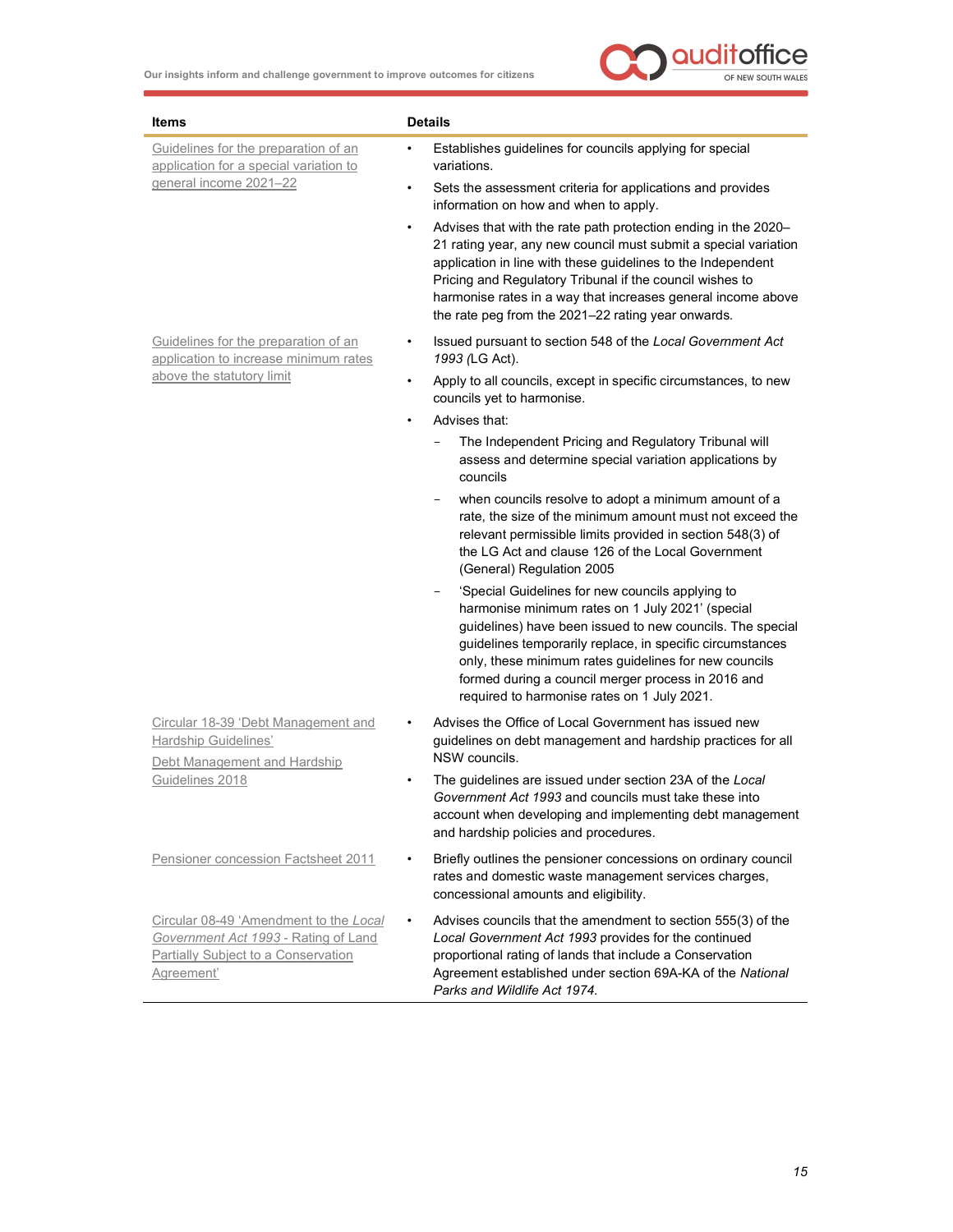

| Items                                                                                                                                                                        | <b>Details</b>         |                                                                                                                                                                                                                                                                                                                                                                                                                                                                                                                                                                                                                                                                                                                   |
|------------------------------------------------------------------------------------------------------------------------------------------------------------------------------|------------------------|-------------------------------------------------------------------------------------------------------------------------------------------------------------------------------------------------------------------------------------------------------------------------------------------------------------------------------------------------------------------------------------------------------------------------------------------------------------------------------------------------------------------------------------------------------------------------------------------------------------------------------------------------------------------------------------------------------------------|
| Circular 06-47 'Stormwater Management<br><b>Services Charge Guidelines'</b>                                                                                                  | ٠<br>٠                 | Issued under section 23A of the Local Government Act 1993.<br>Details the requirements for levying the stormwater<br>management services charge.                                                                                                                                                                                                                                                                                                                                                                                                                                                                                                                                                                  |
| <b>Council Rating and Revenue Raising</b><br>Manual 2007                                                                                                                     | $\bullet$<br>$\bullet$ | Outlines the main sources of council income under the Local<br>Government Act 1993.<br>Provides a comprehensive overview of rates including                                                                                                                                                                                                                                                                                                                                                                                                                                                                                                                                                                       |
|                                                                                                                                                                              |                        | categories of rates, rate structures, charges for domestic<br>waste services, rate exemptions, levying and payment of rates<br>and charges, concessions and fees.                                                                                                                                                                                                                                                                                                                                                                                                                                                                                                                                                 |
| <b>Council elections</b>                                                                                                                                                     |                        |                                                                                                                                                                                                                                                                                                                                                                                                                                                                                                                                                                                                                                                                                                                   |
| Circular '21-31 Post-Election Guide on<br>key decisions and activities for councils,<br>county councils and joint organisations<br>following the local government elections' | $\bullet$              | Advises councils, county councils and joint organisations that<br>OLG has prepared a 'Post-Election Guide for Councils, County<br>Councils and Joint Organisations' to help them comply with<br>several key decisions and activities that need to occur at the<br>first meetings following the elections and in the 12 months that<br>follow.                                                                                                                                                                                                                                                                                                                                                                     |
| Circular 19-22 'Government response to<br><b>IPART's review of local government</b><br>election costs'                                                                       | $\bullet$              | Advises councils that on 18 September 2019, the Government<br>released its response to the Independent Pricing and<br>Regulatory Tribunal's final report of its review of local<br>government election costs and announced that it intended to<br>fund the NSW Electoral Commission's (the Commission) core<br>costs in relation to the administration of local government<br>elections, thereby reducing councils' election costs.<br>The NSW Government's funding contribution will result in an<br>indicative weighted average cost per elector of \$8.21, which<br>will be passed onto councils, compared to a weighted average<br>cost per elector of \$12.72 if no government contribution was<br>provided. |
| Circular 18-23 'Mayoral Elections'                                                                                                                                           |                        | Advises councils that under section 230(1) of the Local<br>Government Act 1993, mayors elected by councillors hold<br>office for 2 years.                                                                                                                                                                                                                                                                                                                                                                                                                                                                                                                                                                         |
| <b>Miscellaneous items</b>                                                                                                                                                   |                        |                                                                                                                                                                                                                                                                                                                                                                                                                                                                                                                                                                                                                                                                                                                   |
| Circular 21-29 'Release of the Guideline<br>on the Use and Management of Credit<br>Cards'                                                                                    |                        | Advises that the Office Local Government has released the<br>'Guideline on the Use and Management of Credit Cards' (the<br>guideline). This guideline provides an overarching framework<br>and suggested considerations and approaches to guide the<br>development and/or review of credit card policies and related<br>procedures and is divided into two parts:                                                                                                                                                                                                                                                                                                                                                 |
|                                                                                                                                                                              |                        | Part A provides a list of core responsibilities that councils<br>should consider as foundational elements of their credit<br>card policy and related procedures                                                                                                                                                                                                                                                                                                                                                                                                                                                                                                                                                   |
|                                                                                                                                                                              |                        | Part B provides operational guidance that expands on<br>these core responsibilities with practical advice on best<br>practice credit card management and the responsibilities<br>of individual cardholders, including risk management,<br>preventative controls and detective controls.                                                                                                                                                                                                                                                                                                                                                                                                                           |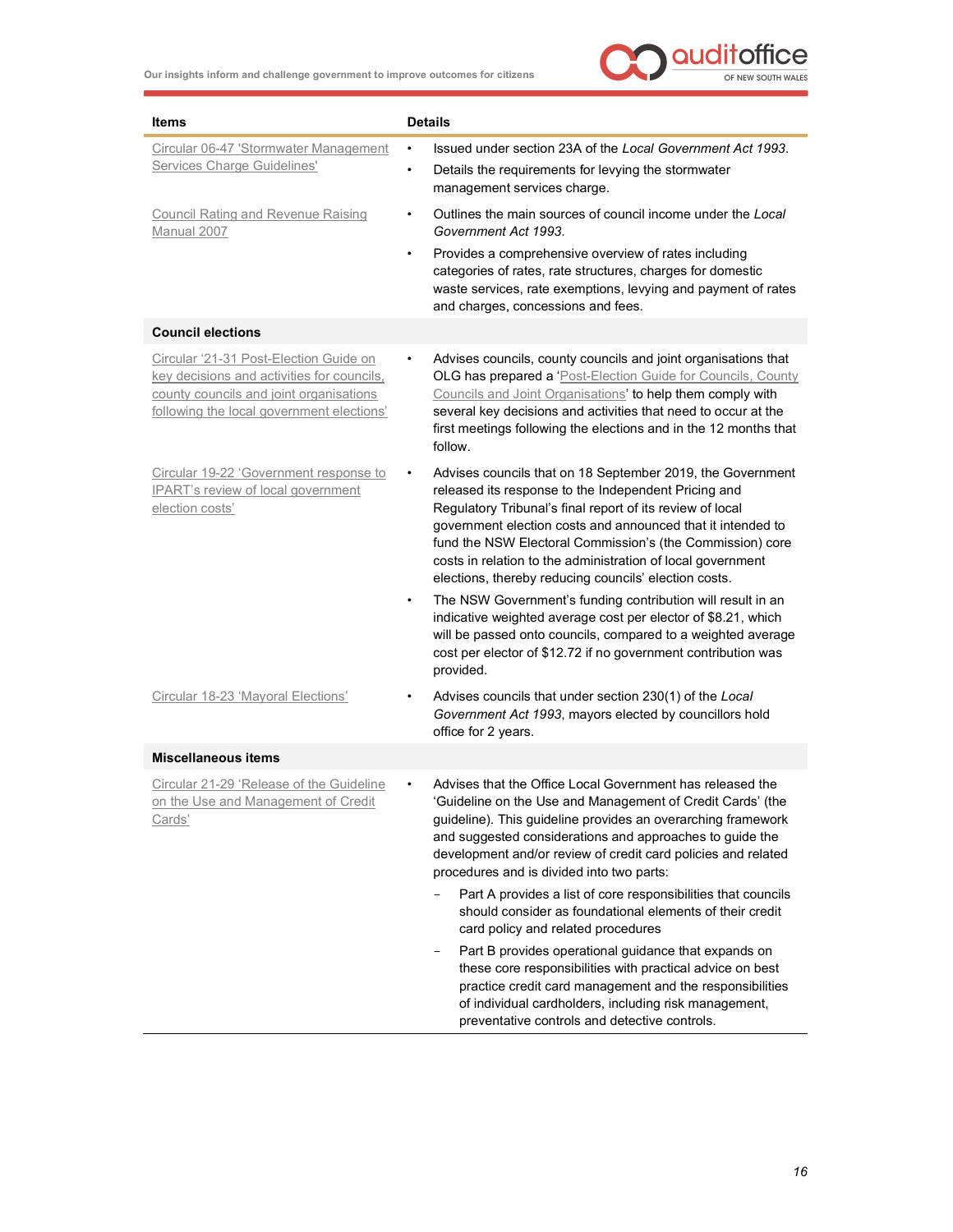

| <b>Items</b>                                                                                     | <b>Details</b>                                                                                                                                                                                                                                                                                                                                                                                                                     |
|--------------------------------------------------------------------------------------------------|------------------------------------------------------------------------------------------------------------------------------------------------------------------------------------------------------------------------------------------------------------------------------------------------------------------------------------------------------------------------------------------------------------------------------------|
| Circular 21-25 'Job Retention Allowance<br>2021-22'                                              | Advises councils of the following updated resources that will<br>assists councils to apply for the Council Job Retention<br>Allowance Subsidy for the first quarter 2021-22:<br>Guidelines for the Council Job Retention Allowance<br>Subsidy<br>JRA Eligibility Criteria (Eligibility Criteria) 2021-22<br>-<br>JRA Eligibility Return - Quarter 1 - 2021-22<br>Council JRA subsidy variation template letter (JRA<br>Variation). |
| Circular 21-15 'Introduction of free                                                             | Advises councils:                                                                                                                                                                                                                                                                                                                                                                                                                  |
| lifetime registration for rescued pets and<br>increases to companion animal fees for<br>2021-22' | that the NSW Government is introducing free lifetime<br>registration for people who adopt a rescue pet from<br>council pounds and animal shelters, and rehoming<br>organisations<br>of the adjusted registration and annual permit fees for                                                                                                                                                                                        |
|                                                                                                  | $2021 - 22$ .                                                                                                                                                                                                                                                                                                                                                                                                                      |
| Circular 20-16 'COVID-19 Economic<br>Stimulus Package'                                           | Advises of the following three new resources to assist councils<br>to apply for the Council Job Retention Allowance Subsidy, a<br>key element of the COVID-19 Economic Stimulus Package.<br>Guidelines for the Council Job Retention Allowance<br>Subsidy<br>Financial Stimulus Eligibility Criteria (Eligibility Criteria)<br>Financial Stimulus Eligibility Return (FSER).                                                       |
| Circular 19-06 'Changes to emergency                                                             | Advises councils:                                                                                                                                                                                                                                                                                                                                                                                                                  |
| services funding arrangements'                                                                   | of the changes made by the NSW Government to<br>workers' compensation to provide better protection for<br>volunteer and career firefighters affected by work-related<br>cancers<br>that the local government share of the cost of the                                                                                                                                                                                              |
|                                                                                                  | emergency services levy will be 11.7 per cent.                                                                                                                                                                                                                                                                                                                                                                                     |
| Circular 17-25 'Container Deposit<br>Scheme and waste management                                 | Advises councils:                                                                                                                                                                                                                                                                                                                                                                                                                  |
| contracts'                                                                                       | of the commencement of the NSW Container Deposit<br>Scheme (the Scheme) on 1 December 2017, with a<br>10 per cent refund claimable on eligible containers                                                                                                                                                                                                                                                                          |
|                                                                                                  | that under the Scheme, operators of Material Recovery<br>Facilities (MRFs) will be able to claim a portion of the<br>refund on containers collected from kerbside recycling<br>using the MRF Protocol.                                                                                                                                                                                                                             |
| Circular 06-32 'Provision of Financial<br>Assistance under Section 356'                          | Provides guidance for councils providing financial assistance<br>to others (including charitable, community and sporting<br>organisations and private individuals) under section 356 of the<br>Local Government Act 1993.                                                                                                                                                                                                          |

17